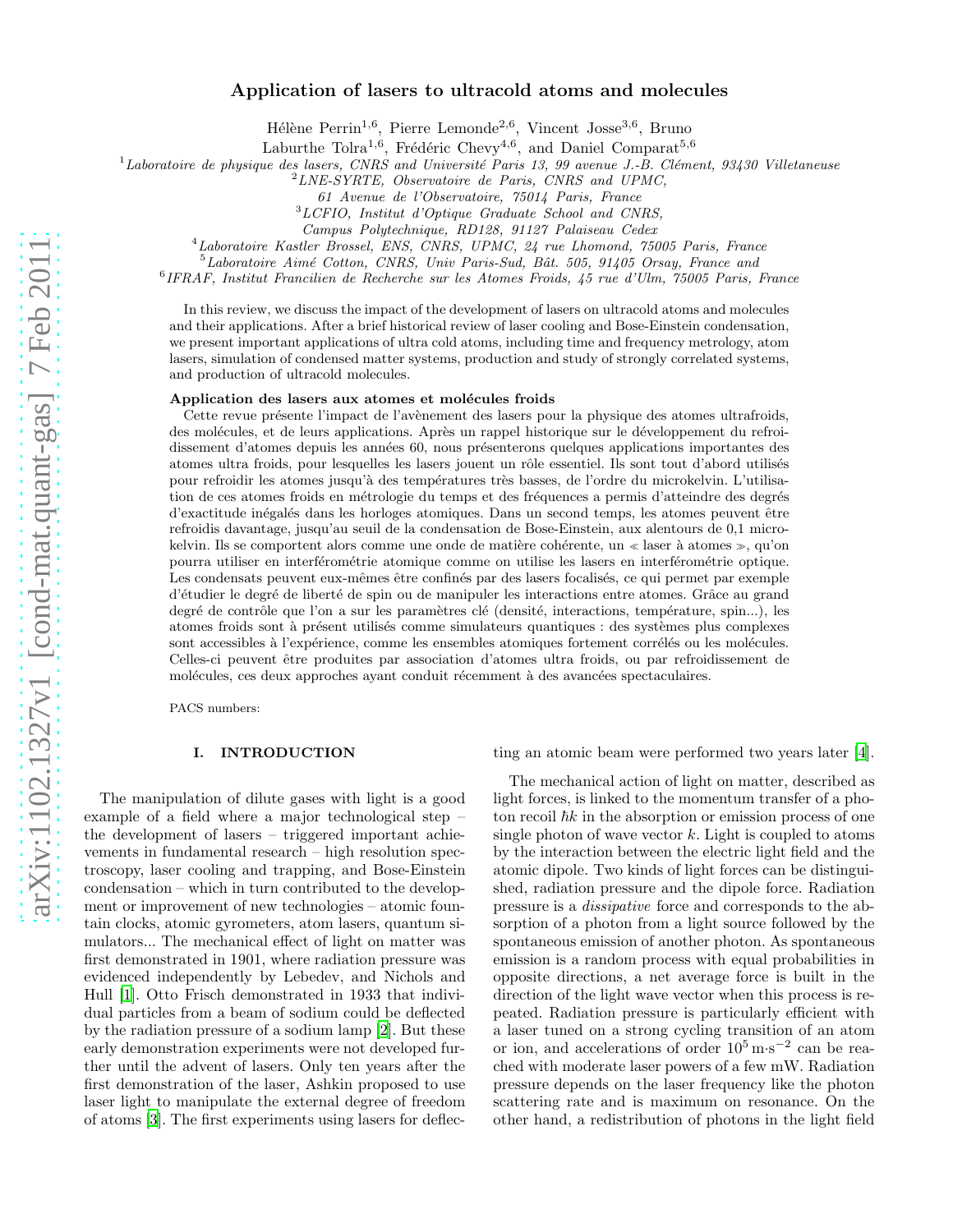occurs when the absorption is followed by a stimulated emission. These processes lead to a shift of the atomic states known as light shift. The variation of the light shift in space, linked to intensity gradients in the light field, is responsible for the dipole force, which is conservative. The dipole force vanishes on resonance and is opposite for opposite detunings of the light frequency with respect to the atomic transition. Depending on the value of the detuning, either one or the other force can be dominant. Historically, the first experiments on atomic manipulation made use of the radiation pressure only as the dipole force becomes important for rather cold atomic samples.

In 1975, Hänsch and Schawlow [\[5\]](#page-10-4) suggested to take benefit of the Doppler effect to make the radiation pressure velocity dependent : laser cooling was born. At the same time, a similar idea was proposed by Wineland and Dehmelt to cool trapped ions [\[6](#page-10-5)]. Tuning two counterpropagating lasers below the atomic resonance favours the absorption from the laser propagating against the atom, which is set closer to resonance by the Doppler shift. Hence, the radiation pressures from the two lasers are unbalanced and a net force acts against the atomic velocity, leading to dissipation and cooling. This Doppler cooling scheme can be generalised to all three dimensions of space with six laser beams. It leads to very low but finite velocities, limited to typically a few cm/s by the fluctuation of the instantaneous force due to absorption and spontaneous emission of individual photons. As the energy extracted at each absorption-emission cycle, the recoil energy, is rather low, many cycles are necessary to efficiently cool thermal atoms. Cooling therefore requires an almost closed transition, which can be found in many atoms. However, this requirement is very demanding in the case of molecules.

If laser cooling could be implemented in 1978 soon after these proposals with trapped ions [\[7\]](#page-10-6), it was not the case for neutral atoms. Indeed, neutral atoms cannot be trapped starting from room temperature, as is the case for ions, and the interaction time between lasers and thermal atomic beams is not large enough to allow for efficient cooling. An additional decelerating step was necessary before laser cooling could be applied, and this was achieved in 1985 with the first Zeeman slower [\[8](#page-10-7)] : a laser propagating against an atomic beam is maintained into resonance during the deceleration process thanks to an inhomogeneous magnetic field, the Zeeman shift compensating for the Doppler shift everywhere on the atomic trajectory. The first implementation of laser cooling in a six-beam molasses, loaded by a Zeeman slower, followed immediately [\[9\]](#page-10-8).

An important step toward the applications of cold atoms was the implementation of the first magnetooptical trap by Raab et al. in 1987, following a suggestion of Dalibard [\[10\]](#page-10-9). The basic idea is to make the radiation not only velocity- but also position-dependent by the addition of a magnetic field gradient to the setup. The Zeeman shift splits the magnetic substates of both the ground state and the excited state, which makes the transition frequency sensitive to the local magnetic field and hence to the position. This results in a restoring force. The magneto-optical trap setup was even simplified in 1990 by Monroe et al. who demonstrated that the atoms could be loaded directly from the low velocity tail of a vapour at room temperature [\[11](#page-10-10)]. The magneto-optical trap represented a major step in the quest for large phase space densities in atomic vapours [\[12](#page-10-11)], essential for Bose-Einstein condensation.

Laser cooling proved to be an extremely powerful technique to reach low temperatures in an atomic vapour. Indeed, the temperature of  $40 \mu K$  obtained with sodium atoms was even lower than the  $240 \mu K$  predicted by a theory based on Doppler cooling only [\[13](#page-10-12)]. This is due to the combination of optical pumping and differential light shift between magnetic substates of the atomic ground state, atoms being always pumped into the substate with the lowest energy [\[14\]](#page-10-13). The demonstration of laser cooling and the theoretical developments for its understanding were rewarded by the 1997 Nobel prize in physics [\[15](#page-10-14)].

With the progress of laser cooling, the use of the dipole force to act on atoms became relevant. With bluedetuned lasers – detuned above the atomic transition – atoms are pushed away from the regions of high intensity, whereas they are attracted towards the region of high intensity in the case of a red detuning. The dipole force is proportional to the gradient of the light intensity, and Cook and Hill proposed in 1982 to use the huge intensity gradient of an evanescent wave at the surface of a dielectric to repel atoms from the surface [\[16](#page-10-15)]. This kind of atom mirror was demonstrated by Balykin et al. a few years later [\[17](#page-10-16)]. Ashkin proposed in 1978 to trap atoms at the focus point of a red-detuned laser [\[18\]](#page-10-17). This was realised in 1986 when Chu et al. loaded atoms from an optical molasses into the first dipole trap [\[19](#page-10-18)]. Since then, dipole traps have became an important tool of ultracold atom experiments [\[20\]](#page-10-19). In particular, optical lattices [\[21\]](#page-10-20), where atoms are trapped in the nodes or antinodes of a light standing wave created by the interference of counterpropagating laser beams, have proved to have important applications in quantum simulation [\[22,](#page-10-21) [23](#page-10-22)] as well as in time metrology, as described in section [II.](#page-2-0)

As a matter of fact, the importance of laser cooling for time and frequency metrology was recognized very early. The long measurement times available with very slow atoms made possible in 1989 the successful realisation of the Zacharias fountain [\[24\]](#page-10-23). The idea is to launch atoms vertically to let them interact twice with the microwave cavity tuned to the caesium hyperfine frequency defining the second, and detect Ramsey fringes. The delay of typically 0.5 s between the two interactions sets the uncertainty on the measurement. The atom fountain is used now on an everyday basis to determine the International Atomic Time (TAI). The recent development of optical clocks with neutral atoms in optical lattices was again allowed by laser cooling and laser trapping in standing wave, see section [II.](#page-2-0) Here, a transition in the optical domain is used, improving greatly the uncertainty in the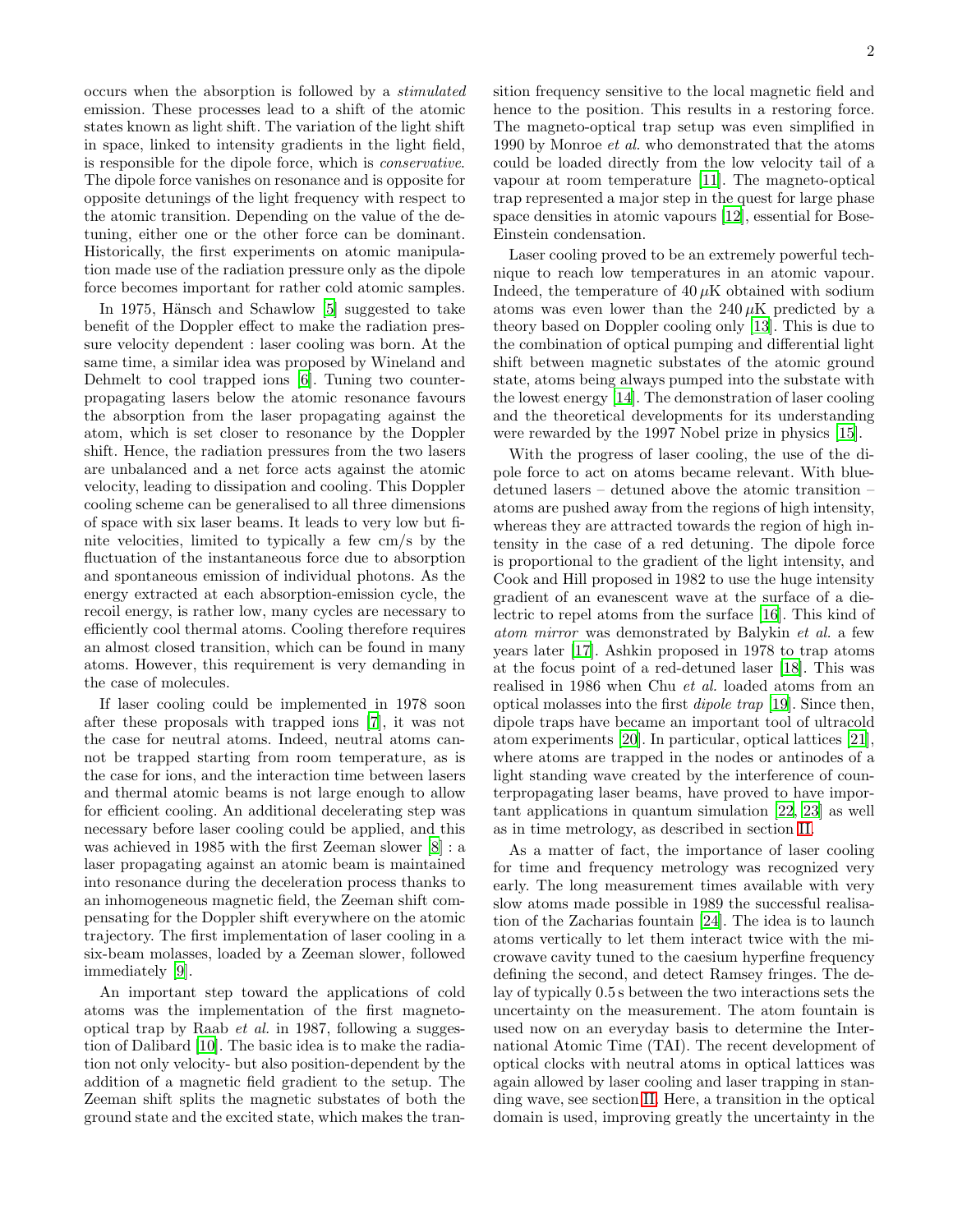relative frequency. Moreover, the advent of femtosecond combs, celebrated by the 2005 Nobel prize [\[25\]](#page-10-24), made possible the direct comparison of this optical frequency with the microwave frequency standard.

Cold atoms are also used in atom interferometers as very sensitive inertial sensors : the best gravimeters and gyrometers are now based on cold atom interferometers [\[26](#page-10-25)]. Here, the coherence of the atomic source is essential. As monomode lasers of large coherence length greatly improved light interferometry, the development of an atom laser would be of great interest for improving the coherence of atom interferometers. A giant step towards this goal has been made in 1995 with the first observation of Bose-Einstein condensation in dilute gases, for which the Nobel prize was attributed in 2001 to Cornell, Ketterle and Wieman [\[27](#page-10-26)]. This was allowed by laser cooling followed by evaporative cooling in a magnetic trap [\[28\]](#page-10-27). An atom laser, as described in more detail in section [III,](#page-4-0) is a coherent atomic source, in which all the atoms occupy a single quantum mode. Indeed, a Bose-Einstein condensate (BEC) fulfils this criterion, as below the critical temperature, there is a macroscopic population of the ground state, a single quantum state.

The coherence of the BEC considered as a new source for atom optics was demonstrated soon after the first observation [\[29](#page-10-28)]. Even if the condensation is obtained with dilute gases, interactions between atoms play an essential role in the physics of the BEC. This can lead to phase diffusion and degrade the coherence length, especially in 1D atomic guides [\[30\]](#page-10-29). On the other hand, interactions provide non linearity which may improve interferometers through, e.g., squeezing, in analogy to non linear quantum optics [\[31\]](#page-10-30). Interactions are also responsible for the superfluidity of the condensate, evidenced by the presence of quantum vortices when the gas is set into rotation[\[32\]](#page-10-31), in analogy with vortex lattices in superconductors. In fact, quantum gases can be seen as quantum liquids, which bridges atomic physics and condensed matter physics. Two striking examples are the observation in 2002 of the Mott insulator to superfluid transition with atoms in an optical lattice [\[33](#page-10-32)], an analog to the Mott transition in solids, and more recently, the observation of Anderson localisation with cold atoms [\[34,](#page-10-33) [35](#page-10-34)] described in section [III.](#page-4-0)

More generally, degenerate quantum gases can be considered as model systems, with easily tunable parameters, for difficult problems in condensed matter physics. In particular, the use of dipole traps – atom traps relying on the dipole force – to confine and produce BECs [\[36](#page-10-35)] opened the way to new experiments using a magnetic field as a free parameter : the study of new quantum phases for multi-component BECs [\[37](#page-10-36), [38](#page-10-37)], or the tuning of atomic interactions and non linearity through a Feshbach resonance [\[39](#page-10-38)] to investigate strongly interacting regimes. Examples of the use of dipole traps for the production and the study of degenerate gases are given in section [IV.](#page-5-0) Fermions can also be laser cooled and evaporatively cooled to degeneracy, and the analogy with electrons in condensed matter is even more natural in this case. The regime of strongly interacting fermions is now available with Feshbach resonances in dipole traps, see section [IV.](#page-5-0)

Finally, the physics of cold matter has also been developed with more complex systems. Cold molecules can be formed from ultracold atoms through a Feshbach resonance and even be brought to Bose-Einstein condensation [\[40](#page-10-39)]. The grail of producing cold molecules of astronomical, biological or fundamental interest for high resolution spectroscopy or controlled cold chemistry is not reached yet. However, big progress towards laser cooling of molecules have been accomplished recently both with neutral molecules [\[41](#page-10-40), [42\]](#page-10-41) and molecular ions [\[43,](#page-10-42) [44](#page-10-43)], and the expected developments are presented in section [V.](#page-8-0)

### <span id="page-2-0"></span>II. OPTICAL LATTICE CLOCKS

Lasers are at the heart of the recent developments in the field of atomic clocks. As already mentioned in the introduction, a first revolution happened around 1990 with the advent of clocks using laser cooled atoms, known as atomic fountains [\[24,](#page-10-23) [45\]](#page-10-44). The clock transition of Cs or Rb atoms cooled down to below  $1 \mu$ K can be probed for up to a second, i.e. two orders of magnitude longer than in traditional atomic beam apparatus. This leads to proportionally narrower atomic resonances. In addition, with these slow atoms, key physical effects like the Doppler frequency shift which is a long standing limitation to the clock accuracy, are strongly reduced. This results in a dramatic improvement of the clock performance and atomic fountains now come close their ultimate limits. The best devices exhibit a quantum limited residual frequency noise close to  $10^{-14} \tau^{-1/2}$  with  $\tau$  the averaging time in seconds and a control of systematic effects at a level of  $3 \times 10^{-16}$  in relative frequency [\[46,](#page-10-45) [47\]](#page-10-46).

In atomic fountains the frequency reference is a hyperfine transition of the atomic ground state at a frequency of 9.2 GHz for Cs and 6.8 GHz for Rb. It has long been anticipated that another revolution would be possible by switching to a transition in the optical domain, at a frequency that is 4 orders of magnitude larger [\[48\]](#page-10-47). Indeed both the quantum limit to frequency noise and the relative magnitude of most frequency shifts scale as  $1/\nu$  with  $\nu$  the clock frequency! This however required solving two major issues. The first one is to be able to effectively measure optical frequencies and compare optical clocks which operate at a much too high frequency for the electronic devices used for that purpose in the microwave and RF domains. The solution to this problem came in the late 90's with the advent of femto-second frequency combs, another revolution which boosted the development of optical frequency standards since then [\[25](#page-10-24), [49\]](#page-10-48).

The second issue is to tame the Doppler effect which remains the dominant term in fountains' accuracy budget and is the major exception to the  $1/\nu$  rule stated above. It is well known for more than fifty years that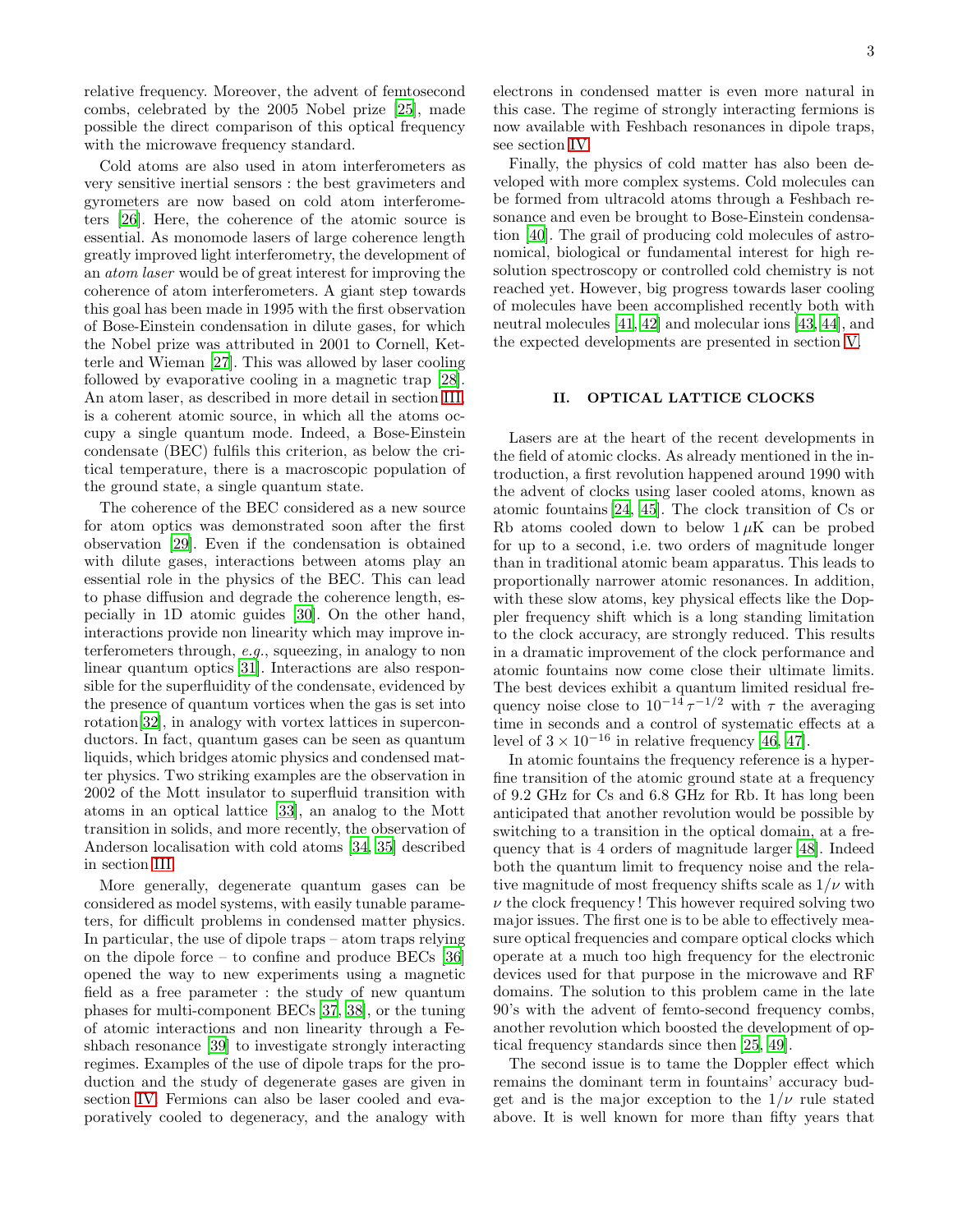confining the reference particles to a region of space that is smaller than the transition wavelength (submicrometer for an optical transition) is a way to cancel motional effects [\[50](#page-10-49), [51](#page-10-50)]. This is the Lamb-Dicke regime which is a key ingredient for narrow resonances in hydrogen masers or Mössbauer resonances. Confinement however generally shifts the clock frequency and it was thought for a long time that this idea could only be applicable for trapped ions in high accuracy clocks. Thanks to their external charge, ions can indeed be confined in relatively low fields. It was shown recently that all systematic effects could be controlled down to better than  $10^{-17}$  in a clock using a single trapped  $Al^+$  ion [\[52](#page-10-51)]. This clock sets a new state of the art in the field and outperforms atomic fountains by more than an order of magnitude. Using trapped neutral atoms in an optical clock still remains highly desirable since a large number of particles can be trapped and interrogated simultaneously thanks to the limited interaction between neutrals. The quantum limit to the detection signal to ratio scales as  $\sqrt{N}$ , with N the number of contributing particles so that an optical clock with  $10^4$  to  $10^6$  atoms could potentially surpass its single ion counterpart by 2 to 3 orders magnitude in terms of residual frequency noise. Trapping neutrals however requires large fields leading to frequency which apparently cannot be controlled at the required level. Beating gravity in a trap of sub-micrometer dimensions typically requires a shift of the energy levels of tens of kHz, i.e. 10<sup>−</sup><sup>10</sup> of an optical frequency [\[53\]](#page-10-52). This implies a control at the 10<sup>−</sup><sup>8</sup> level if one aims at a fractional accuracy in the 10<sup>−</sup><sup>18</sup> range !

This frequency shift problem can however be circumvented in an optical lattice clock thanks to a smart tailoring of the light shifts, as proposed in 2001 by H. Katori [\[54,](#page-10-53) [55\]](#page-10-54). The idea is to use atoms confined in the optical lattice formed by the interference pattern of several laser beams in a configuration where the shift of both clock states exactly match. An optical lattice is based on the dipole force which generally speaking depends on the trap laser polarisation, intensity and frequency [\[20\]](#page-10-19). The clock transition in an optical lattice clock couples two states with zero total electronic angular momentum  $(J = 0)$ . These spherically symmetrical states experience a dipole force that is to leading order independent of the field polarisation. In addition, the coupling between these states is extremely weak. It is in fact forbidden to all orders for a single photon coupling, so that the excited state is metastable allowing for long coherence times and consequently narrow resonances (the same kind of transition is used in an  $Al^+$  or  $In^+$  clock for this reason). For <sup>87</sup>Sr, which was the first atom for which the scheme was proposed, the transition is weakly allowed by hyperfine coupling only. Its natural linewidth is 1 mHz and will most probably never constitute a limit to the clock performance [\[56](#page-10-55)]. The second key ingredient of the lattice clock scheme is to tune the lattice frequency to the so-called magic frequency such that the intensity dependence of the dipole force exerted on the clock states are identical to leading order. The only remaining critical parameter of the trapping field is in principle its frequency which can be controlled to its magic value extremely well... ultimately by an atomic clock ! Several atoms have the requested energy level structure for an optical lattice clock. This is the case for most alkalineearth (Sr, Ca, Mg) and apparented atoms (Yb, Hg,...) and several projects using these atoms have been started since 2001 mainly with Sr and Yb [\[57](#page-10-56)[–63\]](#page-10-57).

The proposal developed by Katori is based on leading order arguments, while several higher order effects have been identified as potential issues to the ultimate performance and should definitely be considered when the requested light shift cancelation lies in the 10−<sup>8</sup> range. In addition these effects are usually difficult to predict theoretically with the requested accuracy. Several experiments progressively demonstrated that these potential issues actually do not constitute a serious limitation to the clock performance, down to the  $10^{-17}$  level for Sr and Yb [\[64](#page-10-58)[–66\]](#page-10-59).

The most advanced optical lattice clock now have an accuracy in the low  $10^{-16}$  range [\[67,](#page-10-60) [68](#page-10-61)], already better than atomic fountains and approaching the best ion clocks performance. This corresponds to a control of the frequency of the laser probing the atoms to within less than 0.1 Hz. In addition, several measurements of the Sr clock transition frequency performed in different laboratories in totally different setups display a perfect agreement, strengthening further the confidence in the potential of these new apparatus [\[69\]](#page-10-62). And much room for improvement remains. In terms of residual frequency noise, state-of-the-art is marginally better than single ion clocks and approach  $10^{-15} \tau^{-1/2}$ . This is about two orders of magnitude away from the expected quantum limit in these clocks using a large number of atoms, and results from a technical though very difficult issue, associated to the residual frequency noise of the laser probing the clock transition [\[70](#page-10-63)]. Several schemes have been proposed to either dwarf the measurement sensitivity to this noise source and/or reduce the noise source itself [\[71](#page-10-64)[–73\]](#page-10-65). It is doubtless that in the coming years at least an order of magnitude can be gained which would allow extending the coherence time of the clock laser to tens of seconds or more by stabilisation to the atomic reference.

Optical lattice clocks are a topical example of the use of lasers in physics. Laser cooled atoms confined in a laser trap are excited by an ultra-stable probe laser which in turns allows to further stabilise and accurately control the long term properties of this laser frequency. Frequency-combs based on femto-second laser pulses are then used to transfer these properties to other regions of the electromagnetic spectrum where they can be used to either generate a time-scale or perform more physics experiments [\[74\]](#page-10-66). The development of lattice clocks is indeed interesting in itself for the progress of the field of time and frequency metrology. But other very promising applications in other fields of physics are anticipated and already under investigation. An interesting case is the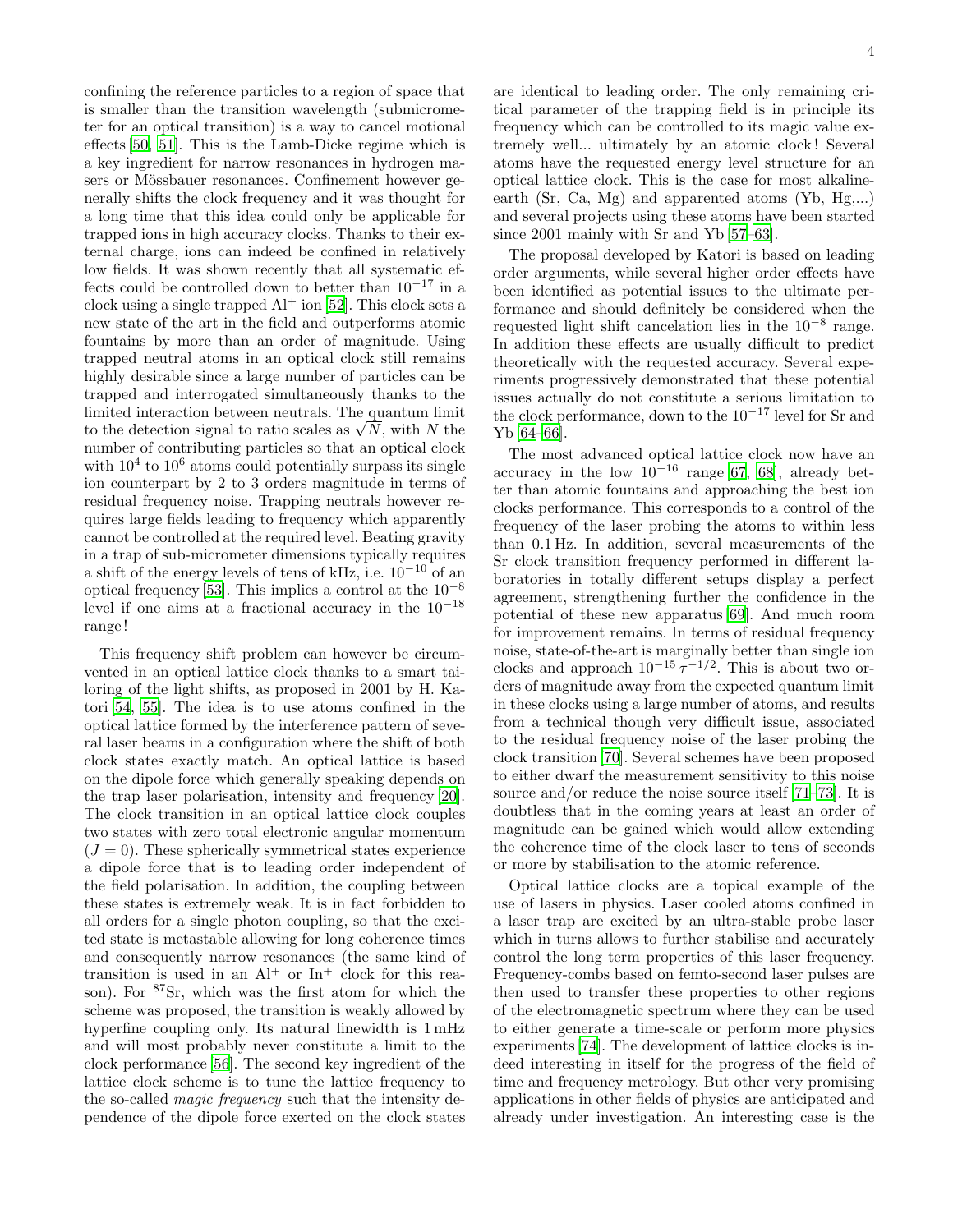study of collisions between cold atoms in the lattice. The collisional properties of confined quantum gases is definitely a hot topic and the information retrieved from clock experiments are complementary to the ones deduced from the dynamics of degenerate quantum gases [\[75](#page-10-67)[–77](#page-10-68)]. In a totally different field, optical lattice clocks can be used for fundamental physics experiments. The comparison and gathering of the measurements performed in different institutes allowed setting a very stringent constrain on the coupling of gravity with other fundamental interactions by looking the Sr/Cs clock frequency ratio in the various gravitational potentials provided by the ellipticity of the Earth rotation around the Sun [\[69\]](#page-10-62). In the future, more information could be gathered by sending these clocks in space in earth-orbit or in deep space and several such projects have already been proposed to the European Space Agency (ESA) and under investigation [\[78](#page-10-69)].

### <span id="page-4-0"></span>III. ATOM LASERS

Bose-Einstein condensation corresponds to a macroscopic accumulation of particles in the ground state of the system. All atoms being in the same mode, i.e. having the same wavefunction, the BEC is the matterwave analog of a photonic laser field inside an optical cavity. In analogy with a propagating laser field, a so-called *atom laser* can be formed by coherently extracting atoms from the BEC. Not surprisingly, such atomic outcouplers, which play the role of partially transmitting mirror in optics, have been quickly developed after the achievement of BEC in dilute gases. In 1997, in the group of W. Ketterle at MIT, a pulsed RF field was used to perform a transition between the BEC state (a low-field seeker Zeeman sublevel trapped in a magnetic field) and a nearly magnetic insensitive (untrapped) state, leading to atomic wave packets falling under gravity : the first atom laser [79].

Other atom laser prototypes followed shortly after. In Munich, a quasicontinuous atom laser beam was produced using a similar RF outcoupler [80], but taking advantage of a new, ultra-stable magnetic field configuration. Meanwhile, another kind of atom laser was produced at Yale from the Landau-Zener decay of a BEC loaded in a vertical optical lattice : there the constructive interference between the decay occurring at different lattice sites led to a pulsed emission of a coherent matterwave, in close analogy with mode-locked photonic lasers [81]. Last, a two-photon Raman transition outcoupler, transfering a large momentum kick to the atoms, was realized at NIST to generate a well collimated and directional atomic beam [82].

Since these early demonstration, new schemes have been developed. For instance, atom lasers can be produced by simply lowering the trap depth, which can be done in an "all-optical" way [83]. Such techniques do not require any transition between internal degrees of freedom and are intrinsically less sensitive to the surrounding magnetic field fluctuations, which constitute a major drawback of the "genuine" scheme. Besides, efforts have been made to achieve a better control on the beam propagation using new atom-optics tools, like reflectors [\[84\]](#page-10-70), or by compensating gravity[85]. Atom lasers can also be directly coupled into waveguides, consisting in a laser guiding the atoms through the dipole force [86–88], similarly to the 'pig-tailed' photonic lasers (see Fig. [1\)](#page-5-1). These configurations yield to nearly transverse single mode occupancy (see e.g. [89] for a detailled analysis) and open the way to the realization of integrated circuits [90, 91].

This short overview testifies to the interest dedicated to this new atomic source in the cold atom scientific community. Indeed, based on the example of its photonic counterparts, its coherence and brightness hold great promise to improve the sensitivity of atomic interferometers. Moreover, interactions between atoms can lead to interesting non linear atom optics phenomena : the use of solitons in atom interferometers [\[92\]](#page-11-0), or the reduction of atom number fluctuations with squeezed matter waves [\[93\]](#page-11-1). In addition, atom lasers constitute a very appropriate tool to probe fundamental concepts in physics, for instance the test of equivalence principle in general relativity or the study of a rich variety of quantum transport phenomena. Such prospects, discussed in the following, have triggered a significant experimental and theoretical effort to characterize the atom laser properties, including coherence, flux and spatial mode quality.

First, the temporal coherence raises fundamental questions : will the well defined phase of the BEC be preserved ? What about the phase diffusion along the propagation ? Landmark experiments in the group of T. Esslinger have answered those questions by measuring the first [94] and second [95] order coherence of an atom laser. Provided that classical fluctuations have been suppressed, the coherence length was there shown to be Fourier limited by the outcoupling duration. Second, much work has been devoted to another key feature : the flux of the atom laser. Along these lines, quantitative descriptions of the outcoupling process have been made (see e.g. [96]) and a special attention has been paid to the weak-coupling conditions enabling a "quiet" and quasi-continuous emission [97–99]. These conditions imply quite stringent flux limitations that may constrain future applications. In fact these limits strongly depend on the specific atom laser scheme, Raman outcouplers allowing to reach the largest peak flux, typically a few  $10^9$  at.s<sup>-1</sup> [100, 101]. Last, the transverse dynamics has been investigated, either in guided configurations (in term of transverse mode occupancy as mentioned above) or in the "freely" propagating case [102, 103]. For the latter situation, the popular beam-quality factor  $M^2$ , initially introduced by Siegman [104] for photon laser, has been adapted to describe the propagation of the atomic beam with ABCD matrices and to characterize how far an atom laser deviates from the diffraction limit [105, 106]. This work especially emphasizes how atom optics can benefit from the methods originally developed in the optical domain.

More than a decade after its first realization, the atom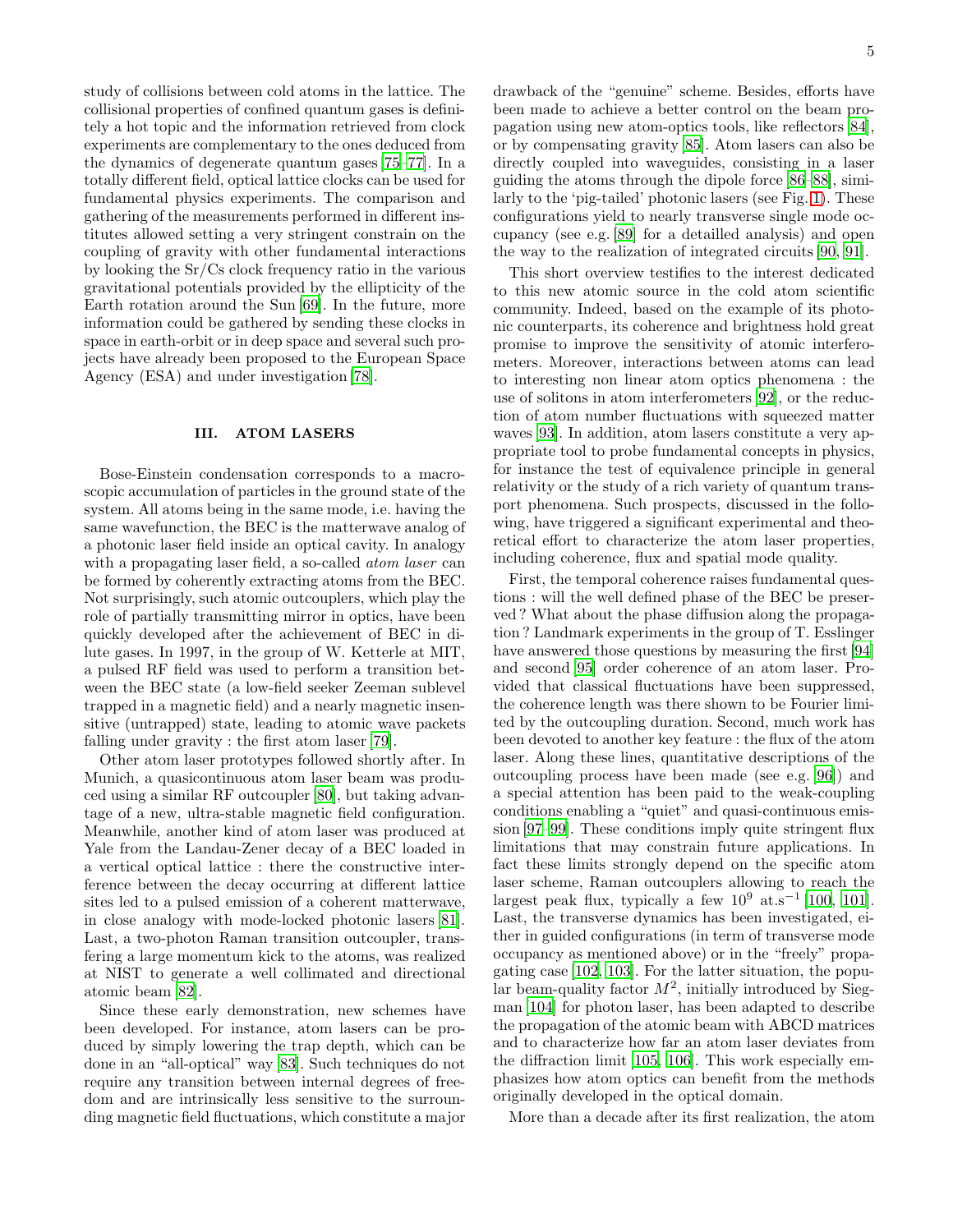

<span id="page-5-1"></span>FIGURE 1: Top (a) : Image by absorption of an atom laser directly outcoupled in an horizontal optical waveguide (from ref. [86]). Bottom : Experimental scheme of [\[34](#page-10-33)] for the demonstration of Anderson Localization with ultracold atoms. Following the proposal [107], a somewhat crude version of an atom laser (the whole initial BEC (b) being released) is allowed to expand along a guide and is stopped in presence of a laser speckle disorder (c). d) Density profile of the stationary state in semi-log scale. The exponential decay observed in the wing is the emblematic signature of Anderson Localization [108].

laser has now clearly gained in maturity and is heading towards applications. With the realization of spatially separated beams [109, 110], progress have been made towards the integration of atom lasers into interferometric schemes, for instance to realize ultra-sensitive inertial sensors [\[26\]](#page-10-25). Moreover the atom laser pair created in [110] is expected to exhibit non classical correlations that could improve the interferometer sensitivity below the shotnoise limit [111]. Another route towards sub-shot-noise interferometry is to take benefit from the inherent interatomic interactions. This non-linearity could be used to generate "squeezed states" along the propagation [112], as the Kerr effect does with photons.

Besides atom interferometry, one of the major interest of ultracold atomic systems is their suitability as a model system to revisit fundamental concept in condensed matter physics [113]. In this context, the horizontally guided atom lasers [86, 87], where the de Broglie wavelength is kept large and constant along the propagation, are particularly well suited to study quantum transport phenomena past obstacles (see e.g. [114]). A rich physics is here expected ranging from linear effects (e.g. tunnelling transmission, quantum reflection, Bloch oscillations in a periodic potential...) to nonlinear effects (for instance the atomic analog of the Coulomb blockade through a microcavity). As we detail below, a striking example of the control achieved in these systems is given by the recent experiments studying the propagation through disorder.

Considering transport properties, the role of disorder, whose presence cannot be avoided in real material, comes naturally to mind. There, the subtle interplay between phase coherence, diffusion and inter-particles interactions leads to numerous complex phenomena which are not yet fully understood [107]. At the very heart of those, lies the emblematic Anderson localisation (AL), discovered in

1958 [108]. It predicts that even a small amount of disorder can completely freeze the motion of non-interacting particles, leading to a purely quantum metal-insulator transition. Past years, there has been a strong interest to directly observe AL with ultracold atoms. It finally succeed at Institut d'Optique in Orsay [\[34](#page-10-33)] (see Fig. [1\)](#page-5-1), and simultaneously at LENS in Florence [\[35\]](#page-10-34). Most importantly, these two landmark experiments are very promising in view of future extensions to more complex situations, i.e. in higher dimensions or with controlled interactions [115–119]. Similar AL was observed in momentum space in a cloud of thermal atoms [\[120](#page-11-2)].

After these promising results, one may wonder if the atom laser will remain only a beautiful object of study for the physicist or will escape from the labs and lead to practical applications. The answer will likely depend on two main challenges : i) building miniaturized and reliable systems similar to the great technical improvement brought by semiconductor diode lasers and ii) achieving continuous operation. As illustrated by the recent experiments realised in micro-gravity (either in a 146-meter-tall drop tower [121] or in "zero-g" parabolic flights [122]), the first of those is about to be taken up. In parallel, important steps have been made towards continuous operation. Both the merging of two BECs [123] and the simultaneous pumping and outcoupling [124] were indeed demonstrated. The combination with other approaches such as continuous condensation in an atomic beam [125, 126] or continuous loading of a trap [127] is then very promising.

### <span id="page-5-0"></span>IV. OPTICAL DIPOLE TRAPS TO QUANTUM DEGENERACY

The use of far detuned lasers to create optical dipole traps for cold atoms and reach quantum degeneracy has spread dramatically in the last ten years. While some of the reasons for this have been cited in the previous two sections, the goal of this section is to highlight some of the technical advantages of optical dipole traps, and to discuss, briefly, how they open a whole new field of investigation related to quantum many-body physics.

## A. Figures of merit of the optical dipole trap

If evaporation in magnetic traps has been the main route to production of quantum degenerate gases, mainly due to the possibility of combining strong confinement and a large volume (to load atoms from a MOT), the use of lasers to confine and evaporate atoms to quantum degeneracy is now taking over. To create a trap using cw laser, one uses the inhomogeneous AC stark shift produced by tightly confining a red-detuned laser on the atoms [\[20\]](#page-10-19). Deep traps are typically created using very powerful lasers, and the first all-optical quantum gases were achieved using  $CO_2$  cw laser [\[36,](#page-10-35) [128](#page-11-3)]. Cs could be first condensed using a combination of  $CO<sub>2</sub>$  and 1  $\mu m$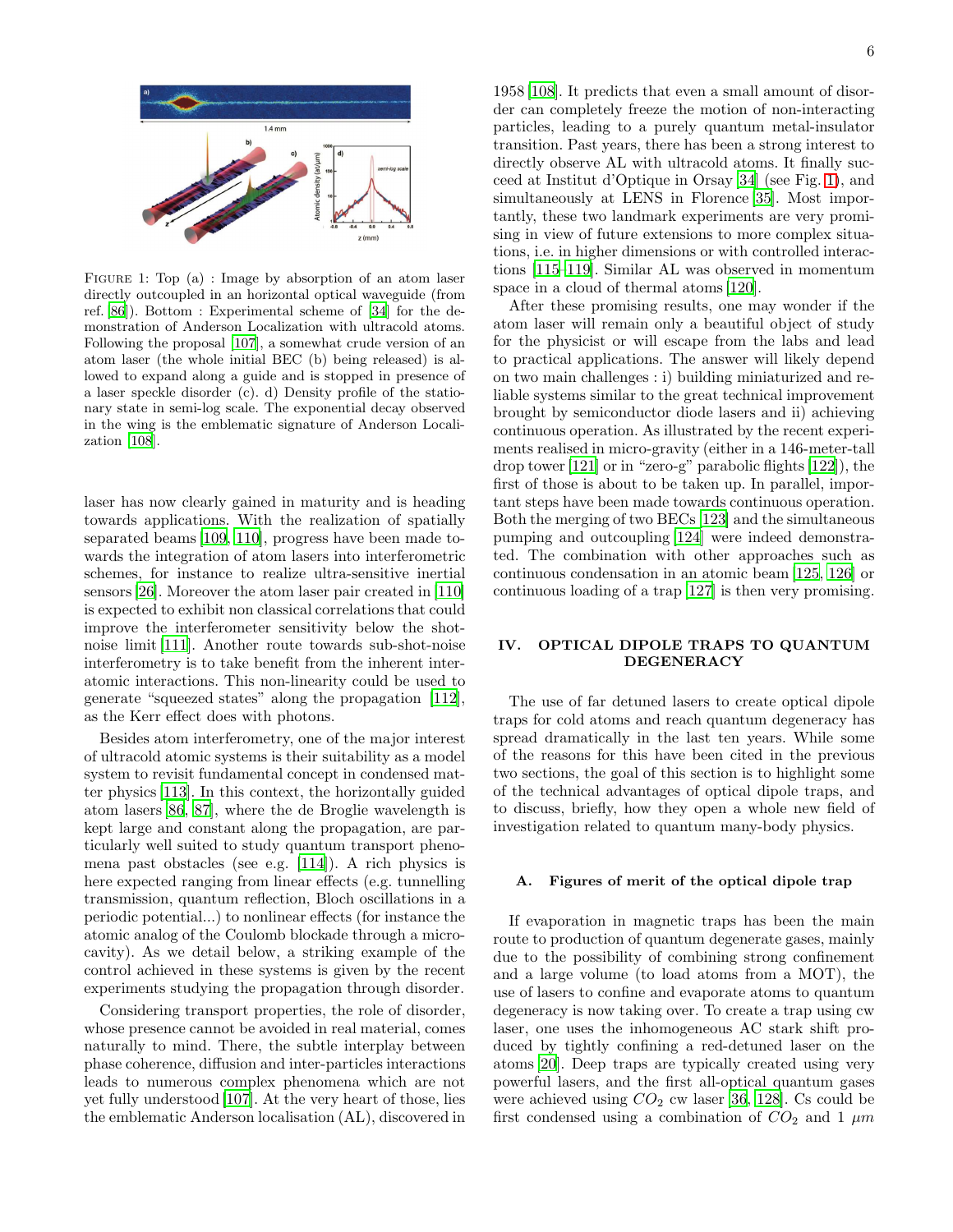lasers [\[129](#page-11-4)]. With the increasing level of power that one can produce at  $1 \mu m$  in fiber lasers [\[130\]](#page-11-5), they have now become the lasers of choice for all optical BEC (due to more traditional optics, and smaller diffraction-limited spot size). Solid-state lasers at 532 nm were employed to reach BEC for Yb [\[131](#page-11-6)] (Yb cannot be magnetically trapped, as its electronic spin is zero), and, more recently, cw fiber lasers at 1.5  $\mu$ m were also employed for Rb [\[132\]](#page-11-7).

The first burst of interest into all optical BEC was due to the fact that lasers provide a relatively fast way to produce BECs, as they typically produce very confining traps. They may be more difficult to load than magnetic traps, due to smaller volume, but once loaded, BECs can be produced in a matter of seconds, compared to typically 30 s in conventional magnetic traps. The interest is to increase the cycling rate of the experiment, and to reduce the requirements on vacuum.

Stability and flexibility are two additional benefits of using lasers to trap quantum degenerate gases. Stability is provided by the extremely low pointing and power noise of lasers ; in addition, possible fluctuations in pointing or power can be compensated for by active stabilization with a large bandwidth. The stability of laser traps is such that some experiments now start evaporation in magnetic traps (to take benefit of their large volume) and finish evaporation in more stable optical traps [\[133\]](#page-11-8). Using lasers to create traps also brings flexibility : typically, quantum degenerate gases are produced at the intersection of two perpendicular focussed laser beams, and the trap geometry can be most easily controlled in real time by the ratio of power in each of the two beams. One can also use the periodic potential made by the interference of two or more coherent laser beams to trap atoms into optical lattices (as described in the first section of this paper). Recently, holographic techniques were used to build traps of complex shape [\[134,](#page-11-9) [135\]](#page-11-10), and dark hollow traps based on Laguerre-Gauss profiles were suggested [\[136](#page-11-11)]. Finally, let us mention the fact that laser traps can be switched on and of much faster than conventional magnetic traps.

### B. What are dipole traps good for ?

Optical traps [\[20](#page-10-19)] rely on the AC stark shift, and therefore mostly depend on the electronic structure of the trapped atom. One application is that one can trap more or less independently two atomic species. Another advantage is that one can trap atoms with no magnetic moment (as is the case for Yb [\[131\]](#page-11-6)) with interesting metrologic perspectives, or atoms in their absolute ground state, which, interestingly, do not undergo inelastic collisions at low temperature due to conservation of energy arguments, but which, unfortunately, cannot be magnetically trapped. In other words, one can produce quantum degenerate in optical traps with atoms for which magnetic traps are not adapted.

In fact, when lasers are very detuned compared to the

resonant lines of the atom, the optical traps are almost independent of the Zeeman or hyperfine internal sub-state. This has considerable impacts on the physics that one can explore with quantum degenerate gases : one can trap mixtures of atoms in different internal states with exactly the same trap, and explore new quantum phases involving the internal (spin) degree of freedom. When spin interconversion (or spin exchange) dynamics is absent, one studies mixtures of quantum degenerate gases. On the other hand, spin-exchange collisions lead to spin dynamics at constant magnetization. In the case of Spin 1 Bosons, the sign of spin exchange also determines which spin configuration is lowest in energy, and the ground state is either ferromagnetic or polar [\[37](#page-10-36), [38](#page-10-37)]. Finally, an interplay between the linear and the quadratic Zeeman effect can be used to study quantum phase transitions between different multi-component BEC phases [\[137](#page-11-12)].

More subtle features in the AC stark shift lead to a slight dependence of the shift to the Zeeman substate (vectorial or even tensorial light shift). This has been used to control and adress individual lattice sites in an array of double-wells using radio-frequency techniques [\[138\]](#page-11-13), with interesting application to quantum computing [\[139](#page-11-14)].

A last important interesting feature of optical dipole traps is that trapping become independent of the magnetic field, which opens the way to study magnetically tunable Feshbach resonances [\[39\]](#page-10-38). In the case of mixtures of ultracold fermions, this has enabled the study of strongly interacting fermions. This is the subject of the last section of this chapter.

### C. Dipolar quantum gases

Bose-Einstein condensates are quantum fluids, whose properties greatly depend on the interactions between particles. While most of the experiments performed up to now were performed in a regime where interactions are dominated by the short-ranged and isotropic Van der Waals interactions, the production of Bose-Einstein condensates with highly magnetic Cr atoms allowed for the study of quantum gases where dipole-dipole interactions cannot be neglected. In contrast to the Van-der-Waals interaction, dipole-dipole interactions are long ranged and anisotropic, which introduces qualitatively new physics in the field of quantum degenerate gases.

The case of chromium atoms is an excellent example of the usefulness of lasers to produce, trap and study quantum degenerate gases. First, it should be noted that BEC with Cr was first tried in magnetic traps, with no success : the main ingredient which made BEC of Cr atoms very interesting, i.e. its large electronic spin, and therefore large anisotropic, long-ranged, dipole-dipole interactions, was also responsible for strong dipolar losses [\[140,](#page-11-15) [141\]](#page-11-16). The group of Stuttgart therefore started the evaporation of Cr atoms in a magnetic trap, and finished evaporation in an optical trap, where atoms can be optically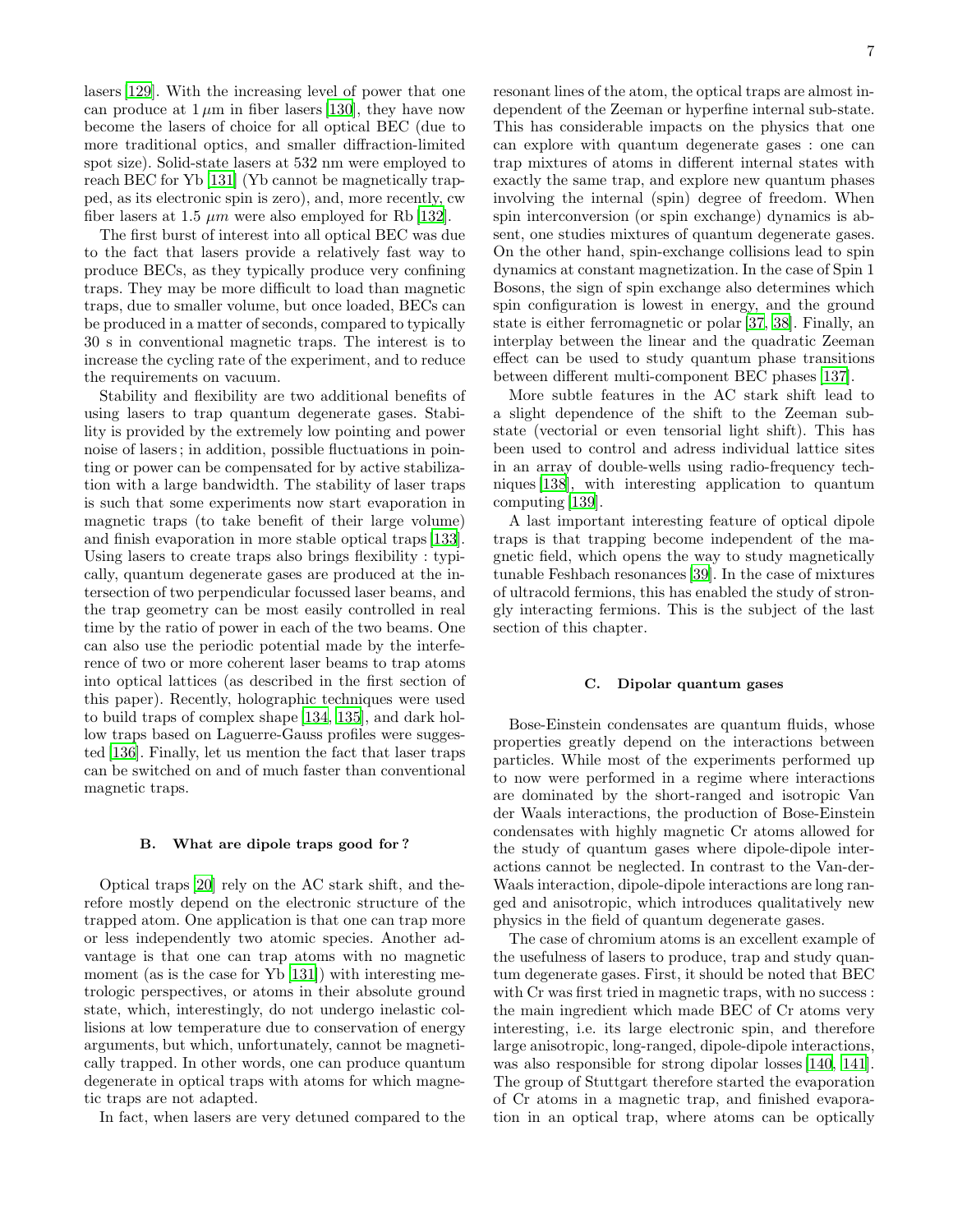pumped in their absolute electronic ground state, free of two-body inelastic losses. The group of Villetaneuse uses a short cut, consisting in directly loading atoms in their electronic absolute ground state in an optical dipole trap directly from a MOT. Both strategies lead to BEC[\[142](#page-11-17)– [144\]](#page-11-18).

Once Cr BECs are produced, as optical traps are relatively insensitive to magnetic fields (their second main interest here), it becomes possible to use a magnetically tunable Feshbach resonance to decrease the scattering length of Cr atoms, hence increasing the relative strength of dipole-dipole interactions. The group of Stuttgart hence studied an almost purely dipolar gas [\[145\]](#page-11-19), and studied its spontaneous collapse due to the attractive part of dipole-dipole interactions [\[146](#page-11-20)]. During this collapse, the BEC loses its parabolic shape and reveals the symmetry of the dipolar interactions.

Then, the group of Stuttgart used the flexibility of atoms trap to modify the trapping potential, and study how the collapse dynamics depend on the trapping geometry [\[147](#page-11-21)]. This dependence is a direct consequence of the anisotropic character of dipole-dipole interactions.

Dipolar interactions can also be revealed by the study of collective excitations of a Cr BEC. For short range interactions in the Thomas Fermi regime (reached for large enough number of particles), collective excitations of Bose-Einstein condensates in harmonic traps only depend on geometrical factors related to the trapping frequencies. In contrast, with dipole-dipole interactions, the frequency of the collective excitations also depends both on the strength of dipolar interactions and on the orientation of the dipoles. This departure from the usual behaviour of collective excitations of trapped Bose-Einstein condensates has recently been observed by the group of Villetaneuse [\[148](#page-11-22)].

The group of Villetaneuse also takes benefit of the fact that laser traps trap all Zeeman substates of Cr atoms almost equally. As a consequence, they could study dipolar relaxation of optically trapped Cr BECs in the electronic state of highest Zeeman energy  $m = 3$ . They have found that dipolar relaxation is strongly reduced for a given magnetic field value, which led to a very accurate determination of Cr  $S = 6$  scattering length [\[141\]](#page-11-16).

In addition, they have found that dipolar relaxation can be modified in optical lattices, when the trapping frequency in each lattice site is on the order of the Larmor frequency [\[141\]](#page-11-16). This strong modification is a consequence of an inter-play between spin dynamics and physical rotation, which is one of the major interest of sduying Cr spinor BECs. For example, one expects that for some given experimental parameters, spin relaxation spontaneously induces vortices in Cr BECs, equivalently to the Einstein-de Haas effect [\[149](#page-11-23)[–151](#page-11-24)]. More generally, dipoledipole interactions in Cr enable to study magnetization dynamics in quantum spinor gases and open new perspectives in the field of multicomponent BECs.

The experimental activity on species with relatively important dipole-dipole interactions has been recently extended to Er and Dy atoms (up to now far from the quantum regime) [\[152,](#page-11-25) [153](#page-11-26)]. Heteronuclear molecules can also possess a large (induced) electric dipole moment, leading to even stronger strong dipole dipole interactions, with interesting possible prospects for quantum computation, or the study of novel quantum phases (crystalline, checkboard, supersolid ?). Progress towards this goal are impressive [\[154](#page-11-27)], but the experimental task remains challenging.

#### D. Strongly interacting fermions

The understanding of fermionic many-body systems is one of the most challenging problems in modern quantum physics : indeed, in addition to interactions, the antisymmetrization of the wave-function imposed by Pauli Exclusion Principle implies the existence of non trivial quantum correlations making the resolution of the problem highly non trivial.

Combined to Feshbach resonances, the realization of ultra-cold Fermi gases in dipole traps have paved the way to a new era in the experimental study of the quantum many body system by providing highly controllable systems corresponding to parameter ranges beyond the reach of usual condensed matter devices. The most striking example is the exploration of the connexion between Bardeen, Cooper and Schrieffer's theory (BCS) of superconductivity and Bose-Einstein condensation (BEC) through the BEC-BCS crossover model. This theory, developed in the early eighties by Leggett  $[155]$ , Nozières and Schmitt-Rink [\[156\]](#page-11-29), addresses the properties of an attractive Fermi gas and shows that the BCS state describes the weakly attractive regime of large size Cooper pairs, while the strongly attractive regime is associated with the Bose-Einstein condensation of tightly bound dimers. Interest for this problem was revived in the 90's with the advent of high critical temperature superconductors : in these systems the size of the Cooper pairs is small compared to usual metallic superconductors, suggesting that they may operate in the transition region of the BEC-BCS crossover. Using the ability to tune interactions using Feshbach resonances, cold atoms provided in 2003 the first experimental confirmation of the crossover scenario [\[157](#page-11-30)[–160](#page-11-31)]. The wide range of experimental investigation probes available in atomic physics has made possible an accurate quantitative description of the physical properties of the system, from the characterization of superfluidity by the observation of quantized vortices [\[161\]](#page-11-32), the study of low-lying excitation modes [\[162,](#page-11-33) [163\]](#page-11-34) or the measurement of the thermodynamic equation of state [\[164,](#page-11-35) [165\]](#page-11-36).

In more recent years, the physics of ultra-cold Fermi gases has evolved towards even more exciting directions. They have been able to confirm the Clogston-Chandraseckhar [\[166](#page-11-37), [167](#page-11-38)] scenario of resistance of Fermionic superfluidity against spin imbalance [\[168](#page-11-39)[–170\]](#page-11-40) or, even more recently, the groups of Zurich and Munich have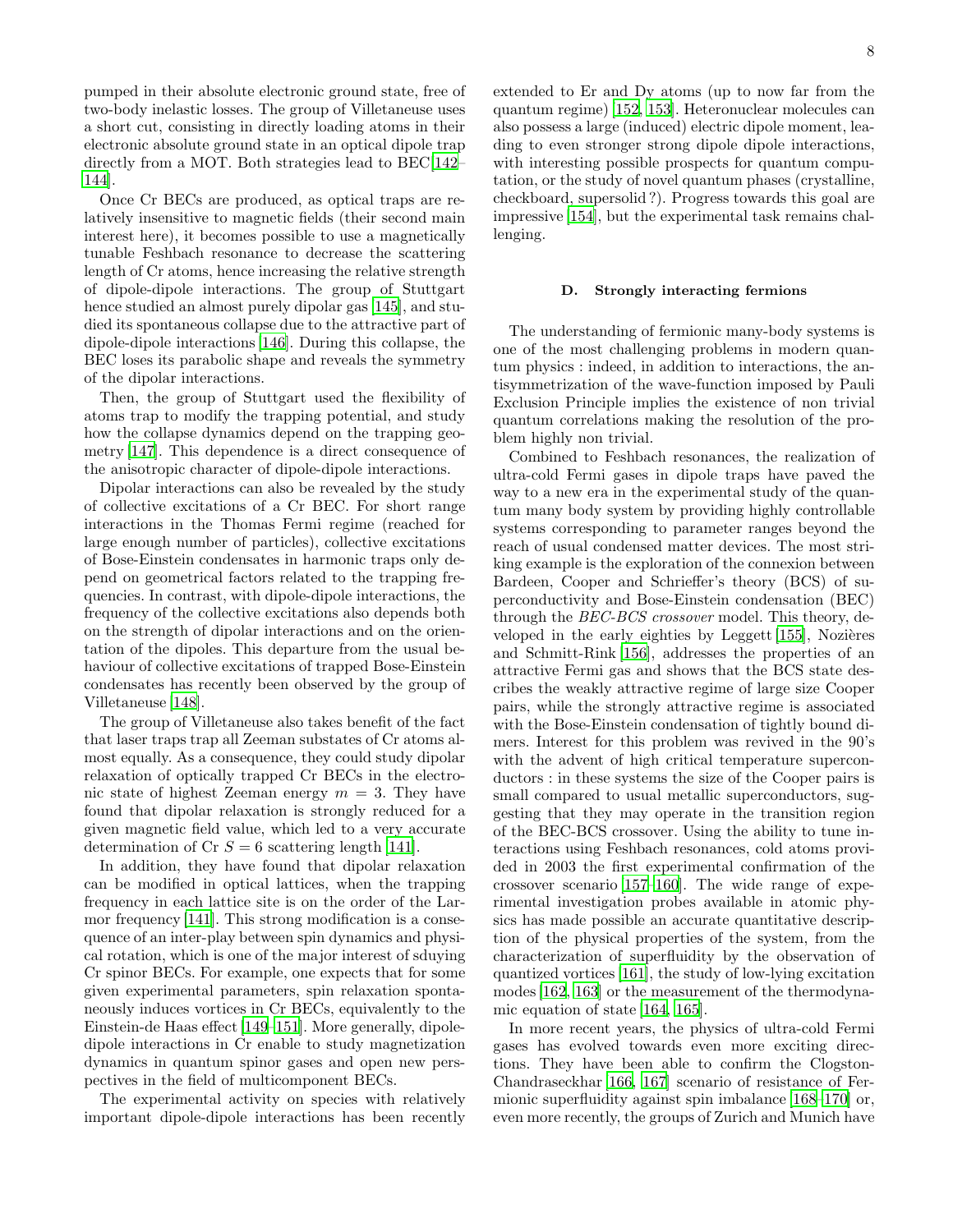investigated the Mott superfluid/insulator transition of repulsive fermions in optical lattices [\[171,](#page-11-41) [172\]](#page-11-42).

### <span id="page-8-0"></span>V. TOWARD LASER COOLING OF MOLECULES

#### A. Introduction and state of the art

Laser techniques such as precision spectroscopy or femtosecond control of chemical reactions have improved considerably our knowledge on molecular physics. One of the greatest challenges of modern physical chemistry is to now push forward the techniques to probe and manipulate molecules in order to explore molecular physics at low temperature. A first "cold regime" is reached (for  $T < 1$  K) when the deBroglie wavelengths become comparable to the size of molecules ; then resonances or tunneling effects dominate the chemistry. A second "ultracold regime" is reached (for  $T < 1$  mK), when s-wave scattering dominates, and fascinating collective effects eventually arise when the deBroglie wavelengths become comparable to the separation between molecules.

Unfortunately, the standard technique used for atoms to reach such low temperatures, namely laser cooling is generally not available for molecules because of the modification of the internal state occurring after the spontaneous emission step, which is the fundamental dissipative process in laser cooling. In this paper, by cooling of molecules [\[173](#page-11-43)] we mean the reduction of the translational temperature  $T = T_{trans}$  whereas the control of the rotational and the vibrational excitations ( $T_{\rm rot}$  and  $T_{\rm vib}$ ) temperatures being understood as best fitting parameters for an hypothetic Boltzmann distribution), is called (optical) pumping of molecules.

Hence, the sub-Kelvin temperature 'cold molecule' domain has been reached only in 1998 by associating cold atoms into molecules. Since then, many other techniques have been developed either by starting from cold atoms



<span id="page-8-1"></span>FIGURE 2: a) Principle of laser cooling of molecules through absorption-spontaneous emission cycles to transfert (photon) momentum ; if needed (dashed line) an optical pumping step can be added. b) Principle of "one-way" or "Sisyphus cooling" of molecules : 1) remove kinetic energy through motion in an external potential, 2) dissipative process avoiding the reverse motion, 3) if needed the process can be repeated by bringing the molecule back, in position using the trapping potential, and in its original internal state using light absorption.

or by manipulating already formed molecules as reviewed in [\[174\]](#page-11-44). In brief, the techniques starting with cold atoms associate them in molecular states by engineering a free-bound transition with a laser, a magnetic field, or by using collisional (three-body) processes. These methods have created ultra-cold molecules in the micro-or nano-kelvin temperature range and the quantum degenerate regime of a molecular Bose-Einstein condensate has been reached  $[175-177]$  $[175-177]$ . With few exceptions  $([178-180])$  $([178-180])$  $([178-180])$ , the molecules are usually in high vibrational states. On the other hand, the techniques starting with molecules, such as cryogeny [\[181](#page-11-49)], energy redistribution in supersonic beams [\[182\]](#page-11-50) or velocity filtering of effusive molecular beams [\[183\]](#page-11-51) are able to create molecules in low vibrational states but unfortunately with translational temperature not colder than few millikelvins. These techniques involve light forces, mechanical forces, as well as the Stark or the Zeeman effects and apply to a large family of molecules.

Thus, the cold molecule community has to face two major challenges. The first is to control of the internal degree of freedom of molecules formed by atom-association. Impressive advances in lowering the internal state energy has been recently achieved either by transferring population of a single level [\[184–](#page-11-52)[187\]](#page-12-0), with laser stimulated transitions or by a reduction of  $T_{\rm vib}$  through optical pumping of molecules using a spectrally shaped broadband laser [\[188,](#page-12-1) [189\]](#page-12-2). The second challenge is to lower the translational temperature of molecules, in analogy to atom cooling. A major breakthrough was obtained very recently by directly laser cooling a well suited molecule (SrF) with a quasi-closed-level system [\[42\]](#page-10-41).

### B. Cooling schemes for molecules.

The amount of possible cooling schemes for molecules, using optical, magnetic or electric forces combined with laser (or Radio-Frequency) transition of any kind is very large. Almost all the proposed ideas have been suggested and often demonstrated for atoms. Here, we briefly describe a few of these schemes :

1. Collisional cooling.

A first possibility is to use collisions with colder species such as trapped laser cooled atoms or ions in a so called sympathetic cooling scheme. This technique has been demonstrated with molecular ions [\[190\]](#page-12-3), but up to now reactive or inelastic collisions have ruled out the process for neutral species [\[191\]](#page-12-4). As for other techniques such cooling methods may be improved by acquiring extra information on the sample, as in feedback or in stochastic cooling [\[192\]](#page-12-5).

2. Laser cooling.

Deflection of molecules, first observed in 1972 using electric field [\[193](#page-12-6)], has been observed using laser radiation pressure as early as in 1979 [\[194](#page-12-7)]. One could then expect that this would have opened the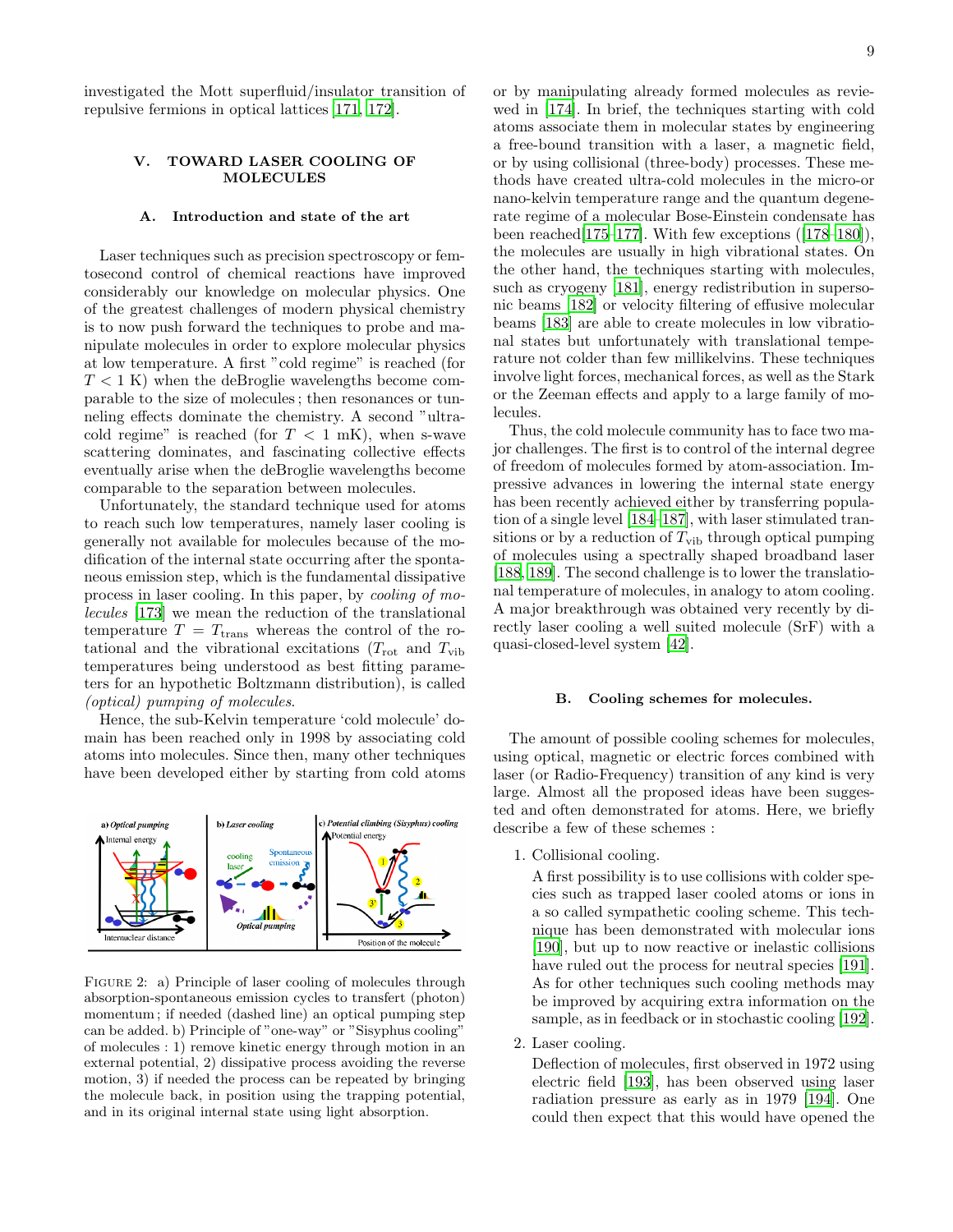way to laser cooling. Only very recently this type of laser cooling of molecules has been observed with SrF [\[42\]](#page-10-41). Unfortunately, laser cooling relies on several absorption-spontaneous emission cycles to remove kinetic energy, and closed-level schemes cannot generally be found for molecules.

However, it is probably possible to close the cycle for other molecules by using optical pumping as demonstrated in [\[188](#page-12-1), [189\]](#page-12-2), or by using an external cavity [\[195\]](#page-12-8). These techniques may enable laser cooling for a larger variety of molecules as described in figure [2](#page-8-1) a).

Finally, as pioneered by Alfred Kaslter in 1950 [\[196\]](#page-12-9), another laser cooling process is possible in very dense gas, liquid or solid phases [197], taking benefit of collisions inducing thermal equilibrium between  $T_{trans}$ ,  $T_{vib}$  and  $T_{rot}$ . Indeed, such laser cooling of molecules has been realized in 1981 by removing vibrational energy of  $CO<sub>2</sub>$  molecules using a  $CO<sub>2</sub>$  laser [\[173](#page-11-43)]. Unfortunately, the translational temperature reduction obtained was below the percent level.

3. 'Potential climbing' cooling.

The last, and maybe the most promising and general idea is to remove kinetic energy by transferring it into potential energy using external forces, and using (absorption-)spontaneous emission to make the process irreversible [\[198](#page-12-10)[–200](#page-12-11)]. Such one-way cooling can even be repeated, in a Sisyphus-like process [\[201,](#page-12-12) [202\]](#page-12-13), for instance by bringing back the particles to their original state as described in figure [2](#page-8-1) c) [\[199,](#page-12-14) [203,](#page-12-15) [204\]](#page-12-16).

A widespread method to realize large sample of molecules at very low temperature has still to be demonstrated. Laser techniques combined with external potentials will probably play a key role in this quest. The challenge is nevertheless appealing because molecules at low temperatures are expected to lead to significant advances in laser molecular spectroscopy, optical molecular clocks, fundamental test in physics, controlled laser-chemistry studies and quantum computation thought control of quantum phenomena [\[174](#page-11-44)].

## VI. CONCLUSION

In this review, we have discussed some of the recent advances on the physics of ultracold atoms and molecules allowed by the advent of lasers. It was not possible in the limited length of this paper to comment on all the aspects of this fast developing research area. In particular, the great progress in the applications of laser cooling and laser control to ions for metrology or quantum information [\[205\]](#page-12-17) was not discussed here.

The first field which benefited directly from the progress in laser cooling and trapping is atom interferometry and especially time and frequency metrology. Cold caesium fountain clocks have become the regular way of building a primary frequency standard. Recent progress in optical clocks confirm the importance of laser manipulation of atoms in the development of new frequency standards. This allows both dramatic improvements in time and position metrology, and opens the way to new tests of fundamental physics – variation of the fundamental constants or test of general relativity [\[206,](#page-12-18) [207\]](#page-12-19).

After 15 years of Bose-Einstein condensation in dilute gases, the field has become mature and looks for applications in metrology [\[31,](#page-10-30) [208](#page-12-20)] and condensed matter. Experiments where cold atoms mimic difficult condensed matter problems are now within reach. Both periodic systems confined in optical lattices and low dimensional systems have shown properties specific to strongly correlated systems [\[30\]](#page-10-29). When considering the internal (spin) degree of freedom, the nature of the ground state depends on the relative interactions. Both ferromagnetic and polar behaviour have been evidenced, as well as quantum phases transitions [\[137\]](#page-11-12), and spin textures. The amazing control over important parameters such as the atomic density, the interactions or the temperature opens the way to the metrology of many-body bosonic or fermionic systems, as well as the study of few body physics [\[209](#page-12-21)].

Whereas dramatic achievements have been accomplished, important challenges remain. First, only a few atomic species, and even fewer molecules, are available at low temperatures. Cooling different atomic species is technologically involved due to the complex internal atomic or molecular structure. The recent laser cooling of SrF [\[42](#page-10-41)] is promising in this direction, which may eventually lead to cold (quantum) chemistry. Second, the coupling of degenerate gases with external devices like high finesse cavities [\[210\]](#page-12-22), supraconductors[\[211,](#page-12-23) [212\]](#page-12-24) or nanoobjects [\[213](#page-12-25)] has just started. Third, a better control on the temperature will be necessary for the implementation of a quantum simulator for condensed matter problem, for example to determine relevant phase diagrams near zero temperature. Finally, the control of entanglement in a many body system is a key feature both for the study of many body physics itself and for quantum computation. Moreover, entanglement found a recent application as a new diagnostic tool in metrology : quantum logic spectroscopy, based on the entanglement between two ions in a common trap, recently allowed unprecedented accuracy in  $Al^+$  clocks [\[52](#page-10-51)].

### Acknowledgements

We thank Michèle Leduc for giving us the opportunity to write this review in the name of IFRAF. All the authors are members of the Institut Francilien de Recherche sur les Atomes Froids (IFRAF).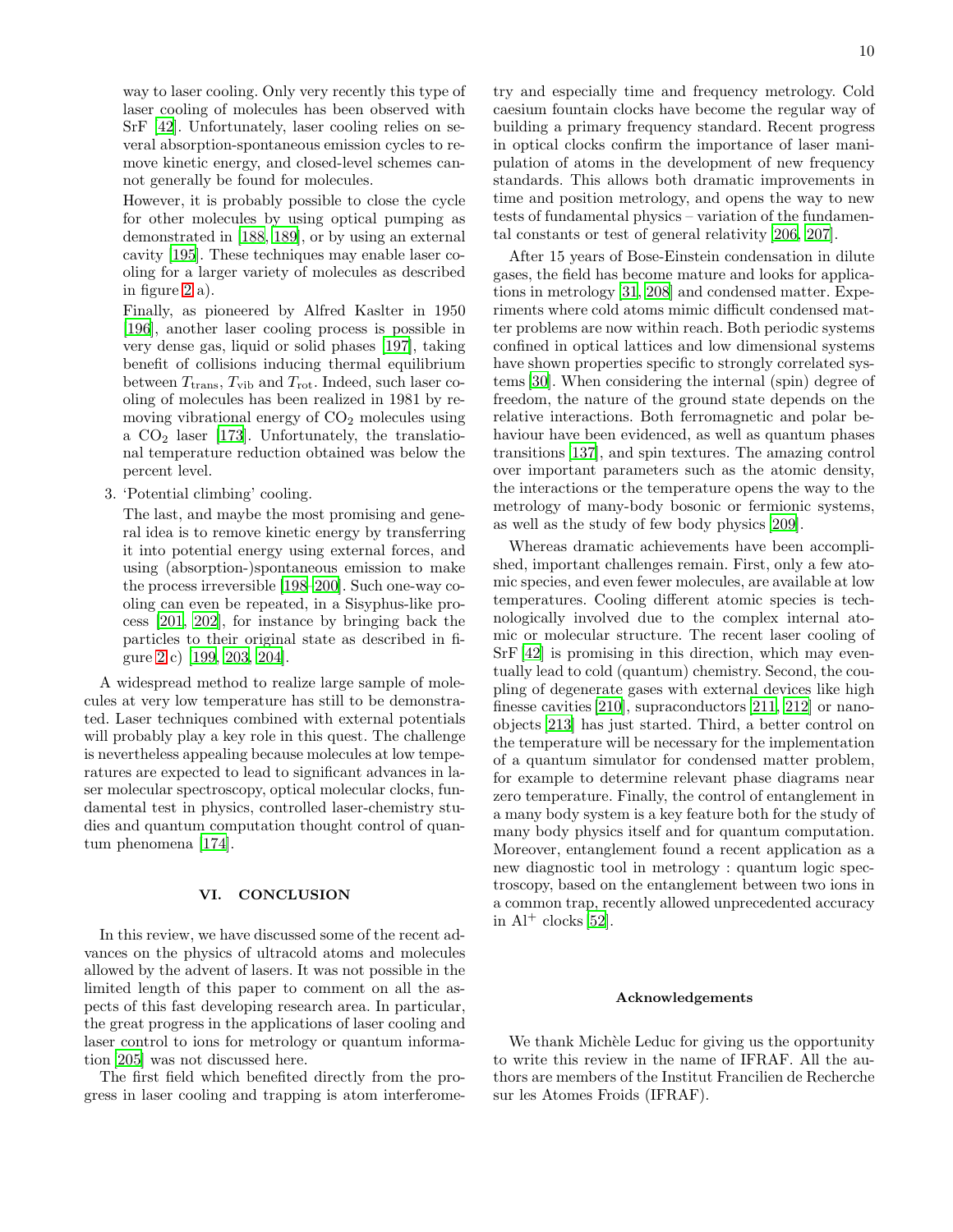- <span id="page-10-0"></span>[1] P. Lebedev, Ann. Phys. (Leipzig) 6 (1901) 433. E. F. Nichols and G. F. Hull, Phys. Rev. 13, 307 (1901).
- <span id="page-10-1"></span>[2] R. Frisch, Z. Phys. 86 (1933) 42.
- <span id="page-10-2"></span>[3] A. Ashkin, Phys. Rev. Lett. 25 (1970) 1321.
- <span id="page-10-3"></span>[4] J.-L. Picqué, J.-L. Vialle, Opt. Commun. 5 (1972) 402. R. Schieder, H. Walther, and L. Wöste, *ibid.* p.337.
- <span id="page-10-4"></span>[5] T. Hänsch, A. Schawlow, Opt. Commun. 13 (1975) 393.
- <span id="page-10-5"></span>[6] D. Wineland, H. Dehmelt, Bull. Am. Phys. Soc. 20 (1975) 637.
- <span id="page-10-6"></span>[7] D. J. Wineland, R. E. Drullinger, F. L. Walls, Phys. Rev. Lett. 40 (1978) 1639.
- <span id="page-10-7"></span>[8] J. Prodan et al., Phys. Rev. Lett. 54 (1985) 992.
- <span id="page-10-8"></span>[9] S. Chu et al., Phys. Rev. Lett. 55 (1985) 48.
- <span id="page-10-9"></span>[10] E. Raab et al., Phys. Rev. Lett. 59 (1987) 2631.
- <span id="page-10-10"></span>[11] C. Monroe et al., Phys. Rev. Lett. 65 (1990) 1571.
- <span id="page-10-11"></span>[12] C. Townsend et al., Phys. Rev. A 52 (1995) 1423.
- <span id="page-10-12"></span>[13] P. Lett et al., Phys. Rev. Lett. 61 (1988) 169.
- <span id="page-10-13"></span>[14] J. Dalibard, C. Cohen-Tannoudji, J. Opt. Soc. Am. B 6 (1989) 2023.
- <span id="page-10-14"></span>[15] S. Chu, Rev. Mod. Phys. 70 (1998) 685. C. Cohen-Tannoudji, ibid. p. 707 ; W.D. Phillips, ibid. p. 721.
- <span id="page-10-15"></span>[16] R. Cook, R. Hill, Opt. Commun. 43 (1982) 258.
- <span id="page-10-16"></span>[17] V. Balykin et al., JETP Lett. 45 (1987) 353.
- <span id="page-10-17"></span>[18] A. Ashkin, Phys. Rev. Lett. 40 (1978) 729.
- <span id="page-10-18"></span>[19] S. Chu et al., Phys. Rev. Lett. 57 (1986) 314.
- <span id="page-10-19"></span>[20] R. Grimm, M. Weidemüller, Y. Ovchinnikov, Adv. At. Mol. Opt. Phys. 42 (2000) 95.
- <span id="page-10-20"></span>[21] G. Grynberg, C. Robilliard, Physics Reports 355 (2001) 335 .
- <span id="page-10-21"></span>[22] R. Feynman, Int. J. Th. Phys. 21 (1982) 467.
- <span id="page-10-22"></span>[23] I. Bloch, Science 319 (2008) 1202.
- <span id="page-10-23"></span>[24] M. A. Kasevich et al., Phys. Rev. Lett. 63 (1989) 612.
- <span id="page-10-24"></span>[25] J. L. Hall, Rev. Mod. Phys. 78 (2006) 1279. T. W. Hänsch, *ibid.* p. 1297.
- <span id="page-10-25"></span>[26] A. D. Cronin, J. Schmiedmayer, D. E. Pritchard, Rev. Mod. Phys. 81 (2009) 1051.
- <span id="page-10-26"></span>[27] E. A. Cornell, C. E. Wieman, Rev. Mod. Phys. 74 (2002) 875. W. Ketterle, ibid. p. 1131.
- <span id="page-10-27"></span>[28] M. Anderson et al., Science 269 (1995) 198.
- <span id="page-10-28"></span>[29] M. Andrews et al., Phys. Rev. Lett. 275 (1997) 637.
- <span id="page-10-29"></span>[30] I. Bloch, J. Dalibard, W. Zwerger, Rev. Mod. Phys. 80 (2008) 885 ?964.
- <span id="page-10-30"></span>[31] C. Gross et al., Nature 464 (2010) 1165.
- <span id="page-10-31"></span>[32] K. W. Madison et al., Phys. Rev. Lett. 84 (2000) 806.
- <span id="page-10-32"></span>[33] M. Greiner et al., Nature 415 (2002) 39.
- <span id="page-10-33"></span>[34] J. Billy et al., Nature 453 (2008) 891.
- <span id="page-10-34"></span>[35] G. Roati et al., Nature 453 (2008) 895.
- <span id="page-10-35"></span>[36] M. D. Barrett, J. A. Sauer, M. S. Chapman, Phys. Rev. Lett. 87 (2001) 010404.
- <span id="page-10-36"></span>[37] T.-L. Ho, Phys. Rev. Lett. 81 (1998) 742.
- <span id="page-10-37"></span>[38] T. Ohmi, K. Machida, Journal of the Physical Society of Japan 67 (1998) 1822.
- <span id="page-10-38"></span>[39] S. Inouye et al., Nature 392 (1998) 151.
- <span id="page-10-39"></span>[40] J. Herbig et al., Science 301 (2003) 1510.
- <span id="page-10-40"></span>[41] M. Viteau et al., Science 321 (2008) 232.
- <span id="page-10-41"></span>[42] E. S. Shuman, J. F. Barry, D. DeMille, Nature 467 (2010) 820.
- <span id="page-10-42"></span>[43] P. F. Staanum et al., Nat. Phys. 6 (2010) 271.
- <span id="page-10-43"></span>[44] T. Schneider et al., Nat. Phys. 6 (2010) 275.
- <span id="page-10-44"></span>[45] A. Clairon et al., Europhys. Lett. 16 (1991) 165.
- <span id="page-10-45"></span>[46] S. Bize et al., J. Phys. B : At. Mol. Opt. Phys. 38 (2005)

S449.

- <span id="page-10-46"></span>[47] A. Bauch et al., Metrologia 43 (2006) 109.
- <span id="page-10-47"></span>[48] L. Hollberg et al., J. Phys. B : At. Mol. Opt. Phys. 38 (2005) S469.
- <span id="page-10-48"></span>[49] S. A. Diddams et al., Phys. Rev. Lett. 84 (2000) 5102.
- <span id="page-10-49"></span>[50] R. H. Dicke, Phys. Rev. 89 (1953) 472.
- <span id="page-10-50"></span>[51] J. Vanier, C. Audoin. The Quantum Physics of Atomic Frequency Standards. Adam Hilger, Bristol and Philadelphia, 1989.
- <span id="page-10-51"></span>[52] C. W. Chou et al., Phys. Rev. Lett. 104 (2010) 070802.
- <span id="page-10-52"></span>[53] P. Lemonde, P. Wolf, Phys. Rev. A 72 (2005) 033409.
- <span id="page-10-53"></span>[54] H. Katori. In : P. Gill (Ed.), Proceedings of the 6th Symposium on Frequency Standards and Metrology. World Scientific, Singapore, 2002, p. 323.
- <span id="page-10-54"></span>[55] H. Katori et al., Phys. Rev. Lett. 91 (2003) 173005.
- <span id="page-10-55"></span>[56] I. Courtillot et al., Phys. Rev. A 68 (2003) 030501.
- <span id="page-10-56"></span>[57] M. Takamoto et al., Nature 435 (2005) 321.
- [58] A. D. Ludlow et al., Phys. Rev. Lett. 96 (2006) 033003.
- [59] R. Le Targat et al., Phys. Rev. Lett. 97 (2006) 130801.
- [60] Z. W. Barber et al., Phys. Rev. Lett. 96 (2006) 083002.
- [61] H. Hachisu et al., Phys. Rev. Lett. 100 (2008) 053001.
- [62] M. Petersen et al., Phys. Rev. Lett. 101 (2008) 183004.
- <span id="page-10-57"></span>[63] C. Lisdat et al., Phys. Rev. Lett. 103 (2009) 090801.
- <span id="page-10-58"></span>[64] A. Brusch et al., Phys. Rev. Lett. 96 (2006) 103003.
- [65] M. M. Boyd et al., Phys. Rev. A 76 (2007) 022510.
- <span id="page-10-59"></span>[66] Z. W. Barber et al., Phys. Rev. Lett. 100 (2008) 103002.
- <span id="page-10-60"></span>[67] A. D. Ludlow et al., Science 319 (2008) 1805.
- <span id="page-10-61"></span>[68] N. D. Lemke et al., Phys. Rev. Lett. 103 (2009) 063001.
- <span id="page-10-62"></span>[69] S. Blatt et al., Phys. Rev. Lett. 100 (2008) 140801.
- <span id="page-10-63"></span>[70] A. Quessada et al., Journal of Optics B : Quantum and Semiclassical Optics 5 (2003) S150.
- <span id="page-10-64"></span>[71] P. Westergaard, J. Lodewyck, P. Lemonde, IEEE Trans. Ultr. Ferr. Freq. Contr. 57 (2010) 623.
- [72] D. Meiser et al., Phys. Rev. Lett. 102 (2009) 163601.
- <span id="page-10-65"></span>[73] J. Lodewyck et al., New Journal of Physics 12 (2010) 065026.
- <span id="page-10-66"></span>[74] T. Udem, R. Holzwarth, T. Hänsch, Eur. Phys. J. Special Topics 172 (2009) 69.
- <span id="page-10-67"></span>[75] K. Gibble, Phys. Rev. Lett. 103 (2009) 113202.
- [76] G. K. Campbell et al., Science 324 (2009) 360.
- <span id="page-10-68"></span>[77] S. Blatt et al., Phys. Rev. A 80 (2009) 052703.
- <span id="page-10-69"></span>[78] S. Schiller et al., Exp. Astron. 23 (2009) 573. Wolf et al., ibid. p. 651.
- [79] M.-O. Mewes et al., Phys. Rev. Lett. 78 (1997) 582.
- [80] I. Bloch, T. W. Hänsch, T. Esslinger, Phys. Rev. Lett. 82 (1999) 3008.
- [81] B. P. Anderson, M. A. Kasevich, Science 282 (1998) 1686.
- [82] E. W. Hagley et al., Science 283 (1999) 1706.
- [83] G. Cennini et al., Phys. Rev. Lett. 91 (2003) 240408.
- <span id="page-10-70"></span>[84] K. Bongs et al., Phys. Rev. Lett. 83 (1999) 3577.
- [85] G. Kleine Büning et al., preprint (2010). arXiv :1005.3964.
- [86] W. Guerin et al., Phys. Rev. Lett. 97 (2006) 200402.
- [87] A. Couvert et al., Europhys. Lett. 83 (2008) 50001. And Europhys. Lett. 85, 19901 (2009).
- [88] R. G. Dall et al., Phys. Rev. A 81 (2010) 011602.
- [89] G. L. Gattobigio et al., Phys. Rev. A 80 (2009) 041605.
- [90] O. Houde, D. Kadio, L. Pruvost, Phys. Rev. Lett. 85 (2000) 5543.
- [91] E. Torrontegui et al., preprint (2010). arXiv :1003.4594.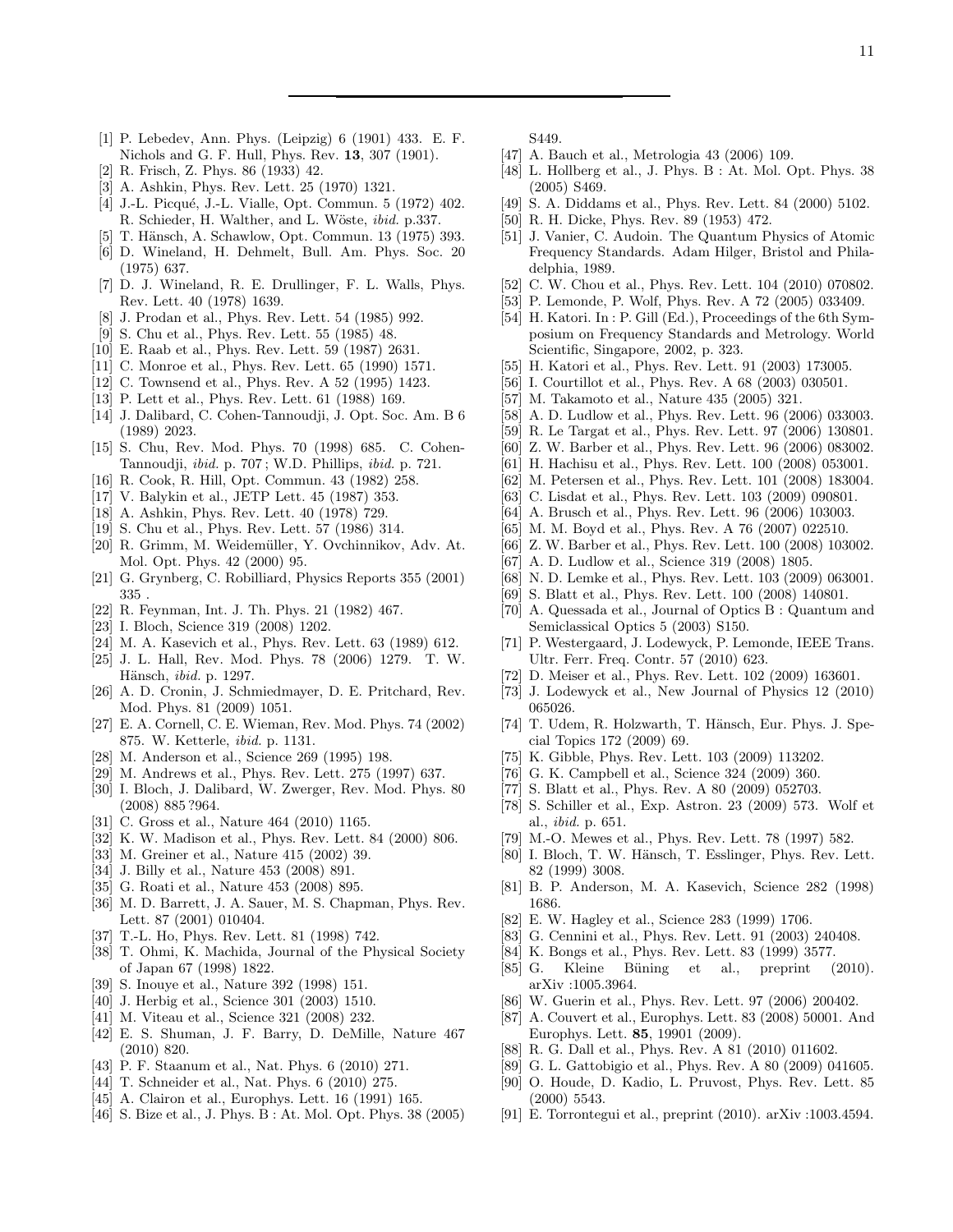- <span id="page-11-0"></span>[92] A. Negretti, C. Henkel, Journal of Physics B : Atomic, Molecular and Optical Physics 37 (2004) L385.
- <span id="page-11-1"></span>[93] A. Louchet-Chauvet et al., New Journal of Physics 12 (2010) 065032.
- [94] M. Köhl, T. W. Hänsch, T. Esslinger, Phys. Rev. Lett. 87 (2001) 160404.
- [95] A. Ottl et al., Phys. Rev. Lett. 95  $(2005)$  090404.
- [96] F. Gerbier, P. Bouyer, A. Aspect, Phys. Rev. Lett. 86 (2001) 4729. And Phys. Rev. Lett. 93, 059905(E) (2004).
- [97] M. W. Jack et al., Phys. Rev. A 59 (1999) 2962.
- [98] G. M. Moy, J. J. Hope, C. M. Savage, Phys. Rev. A 59 (1999) 667.
- [99] N. Robins et al., Phys. Rev. A 72 (2005) 031606.
- [100] N. P. Robins et al., Phys. Rev. Lett. 96 (2006) 140403.
- [101] J. E. Debs et al., Phys. Rev. A 81 (2010) 013618.
- [102] T. Busch et al., Phys. Rev. A 65 (2002) 043615. And Phys. Rev. A 65, 069902(E) (2002).
- [103] M. Köhl et al., Phys. Rev. A 72 (2005) 063618.
- [104] A. E. Siegman, IEEE J. Quantum Electron. 27 (1991) 1146.
- [105] J.-F. Riou et al., Phys. Rev. Lett. 96 (2006) 070404.
- [106] M. Jeppesen et al., Phys. Rev. A 77 (2008) 063618.
- [107] L. Sanchez-Palencia, M. Lewenstein, Nature Physics 6 (2010) 87.
- [108] P. W. Anderson, Phys. Rev. 109 (1958) 1492.
- [109] J. Dugué et al., Phys. Rev. A 77 (2008) 031603.
- [110] R. G. Dall et al., Phys. Rev. A 79 (2009) 011601.
- [111] V. Giovannetti, S. Lloyd, L. Maccone, Science 306 (2004) 1330.
- [112] M. T. Johnsson, S. A. Haine, Phys. Rev. Lett. 99 (2007) 010401.
- [113] I. Bloch, J. Dalibard, W. Zwerger, Rev. Mod. Phys. 80 (2008) 885.
- [114] T. Paul et al., Phys. Rev. A 76 (2007) 063605.
- [115] A. Aspect, M. Inguscio, Physics Today 62 (2009) 30.
- [116] M. Robert-de Saint-Vincent et al., Phys. Rev. Lett. 104 (2010) 220602.
- [117] B. Deissler et al., Nat. Phys. 6 (2010) 354.
- [118] D. Dries et al., preprint (2010). ArXiv:1004.1891.
- [119] M. Pasienski et al., preprint (2009). ArXiv :0908.1182.
- <span id="page-11-2"></span>[120] J. Chabé et al., Phys. Rev. Lett. 101 (2008) 255702.
- [121] T. van Zoest et al., Science 328 (2010) 1540.
- [122] Stern, G. et al., Eur. Phys. J. D 53 (2009) 353.
- [123] A. P. Chikkatur et al., Science 296 (2002) 2193.
- [124] N. P. Robins et al., Nature Physics 4 (2008) 731.
- [125] T. Lahaye et al., Phys. Rev. A 74 (2006) 033622.
- [126] S. E. Olson, R. R. Mhaskar, G. Raithel, Phys. Rev. A 73 (2006) 033622.
- [127] A. Aghajani-Talesh et al., Journal of Physics B : Atomic, Molecular and Optical Physics 42 (2009) 245302.
- <span id="page-11-3"></span>[128] S. R. Granade et al., Phys. Rev. Lett. 88 (2002) 120405.
- <span id="page-11-4"></span>[129] T. Weber et al., Science 299 (2003) 232.
- <span id="page-11-5"></span>[130] T. Kinoshita, T. Wenger, D. S. Weiss, Phys. Rev. A 71 (2005) 011602.
- <span id="page-11-6"></span>[131] Y. Takasu et al., Phys. Rev. Lett. 91 (2003) 040404.
- <span id="page-11-7"></span>[132] J.-F. Clément et al., Phys. Rev. A 79 (2009) 061406.
- <span id="page-11-8"></span>[133] Y.-J. Lin et al., Phys. Rev. A 79 (2009) 063631.
- <span id="page-11-9"></span>[134] R. Newell, J. Sebby, T. G. Walker, Opt. Lett. 28 (2003) 1266.
- <span id="page-11-10"></span>[135] S. Bergamini et al., J. Opt. Soc. Am. B 21 (2004) 1889.
- <span id="page-11-11"></span>[136] A. Jaouadi et al., preprint (2009). ArXiv :0909.5090.
- <span id="page-11-12"></span>[137] L. E. Sadler et al., Nature 443 (2006) 312.
- <span id="page-11-13"></span>[138] P. J. Lee et al., Phys. Rev. Lett. 99 (2007) 020402.
- <span id="page-11-14"></span>[139] M. Anderlini et al., Nature 448 (2007) 452.
- <span id="page-11-15"></span>[140] S. Hensler et al., Applied Physics B : Lasers and Optics 77 (2003) 765.
- <span id="page-11-16"></span>[141] B. Pasquiou et al., Phys. Rev. A 81 (2010) 042716.
- <span id="page-11-17"></span>[142] A. Griesmaier et al., Phys. Rev. Lett. 94 (2005) 160401. [143] A. Griesmaier, J. Stuhler, T. Pfau, Applied Physics B:
- Lasers and Optics 82 (2006) 211.
- <span id="page-11-18"></span>[144] Q. Beaufils et al., Phys. Rev. A 77 (2008) 061601.
- <span id="page-11-19"></span>[145] T. Lahaye et al., Nature 448 (2007) 672.
- <span id="page-11-20"></span>[146] T. Lahaye et al., Phys. Rev. Lett. 101 (2008) 080401.
- <span id="page-11-21"></span>[147] T. Koch et al., Nature Physics 4 (2008) 218.
- <span id="page-11-22"></span>[148] G. Bismut et al., Phys. Rev. Lett. 105 (2010) 040404.
- <span id="page-11-23"></span>[149] Y. Kawaguchi, H. Saito, M. Ueda, Phys. Rev. Lett. 96 (2006) 080405.
- [150] L. Santos, T. Pfau, Phys. Rev. Lett. 96 (2006) 190404.
- <span id="page-11-24"></span>[151] K. Gawryluk et al., Phys. Rev. Lett. 99 (2007) 130401.
- <span id="page-11-25"></span>[152] A. J. Berglund, J. L. Hanssen, J. J. McClelland, Phys. Rev. Lett. 100 (2008) 113002.
- <span id="page-11-26"></span>[153] M. Lu, S. H. Youn, B. L. Lev, Phys. Rev. Lett. 104 (2010) 063001.
- <span id="page-11-27"></span>[154] K.-K. Ni et al., Science 322 (2008) 231.
- <span id="page-11-28"></span>[155] A. Leggett, J. Phys. C. 41 (1980) 7.
- <span id="page-11-29"></span>[156] P. Nozières, S. Schmitt-Rink, J. Low Temp. Phys. 59 (1985) 195.
- <span id="page-11-30"></span>[157] M. Greiner, C. Regal, D. Jin, Nature 426 (2003) 537.
- [158] S. Jochim et al., Science 302 (2003) 2101.
- [159] M. Zwierlein et al., Phys. Rev. Lett. 91 (2003) 250401.
- <span id="page-11-31"></span>[160] T. Bourdel et al., Phys. Rev. Lett. 93 (2004) 050401.
- <span id="page-11-32"></span>[161] M. Zwierlein et al., Nature 435 (2005) 1047.
- <span id="page-11-33"></span>[162] M. Bartenstein et al., Phys. Rev. Lett. 92 (2004) 203201.
- <span id="page-11-34"></span>[163] A. Altmeyer et al., Phys. Rev. Lett. 98 (2007) 040401.
- <span id="page-11-35"></span>[164] S. Nascimbene et al., Nature 463 (2010) 1057.
- <span id="page-11-36"></span>[165] N. Navon et al., Science (2010) 729.
- <span id="page-11-37"></span>[166] A. Clogston, Phys. Rev. Lett. 9 (1962) 266.
- <span id="page-11-38"></span>[167] B. Chandrasekhar, App. Phys. Lett. 1 (1962) 7.
- <span id="page-11-39"></span>[168] G. Partridge et al., Science 311 (2006) 503.
- [169] M. Zwierlein et al., Science 311 (2006) 492.
- <span id="page-11-40"></span>[170] S. Nascimbene et al., Phys. Rev. Lett. 103 (2009) 170402.
- <span id="page-11-41"></span>[171] R. Jördens et al., Nature 455 (2008) 204.
- <span id="page-11-42"></span>[172] U. Schneider et al., Science 322 (2008) 1520.
- <span id="page-11-43"></span>[173] N. Djeu, W. T. Whitney, Physical Review Letters 46 (1981) 236.
- <span id="page-11-44"></span>[174] R. V. Krems, W. C. Stwalley, B. Friedrich (Eds.). Cold molecules : theory, experiment, applications. CRC Press, Boca Raton, Florida, 2009.
- <span id="page-11-45"></span>[175] A. Fioretti et al., Phys. Rev. Lett. 80 (1998) 4402.
- [176] S. Jochim et al., Science 302 (2003) 2101.
- <span id="page-11-46"></span>[177] M. Greiner, C. A. Regal, D. S. Jin, Nature (London) 426 (2003) 537.
- <span id="page-11-47"></span>[178] A. N. Nikolov et al., Phys. Rev. Lett. 82 (1999) 703.
- [179] J. Deiglmayr et al., Physical Review Letters 101 (2008) 133004.
- <span id="page-11-48"></span>[180] M. Viteau et al., Phys. Rev. A 79 (2009) 021402.
- <span id="page-11-49"></span>[181] J. D. Weinstein et al., Nature (London) 395 (1998) 148.
- <span id="page-11-50"></span>[182] H. L. Bethlem, G. Berden, G. Meijer, Phys. Rev. Lett. 83 (1999) 1558.
- <span id="page-11-51"></span>[183] S. A. Rangwala et al., Phys. Rev. A 67 (2003) 043406.
- <span id="page-11-52"></span>[184] J. M. Sage et al., Phys. Rev. Lett. 94 (2005) 203001.
- [185] F. Lang et al., Physical Review Letters 101 (2008) 133005.
- [186] S. Ospelkaus et al., Physical Review Letters 104 (2010) 030402.